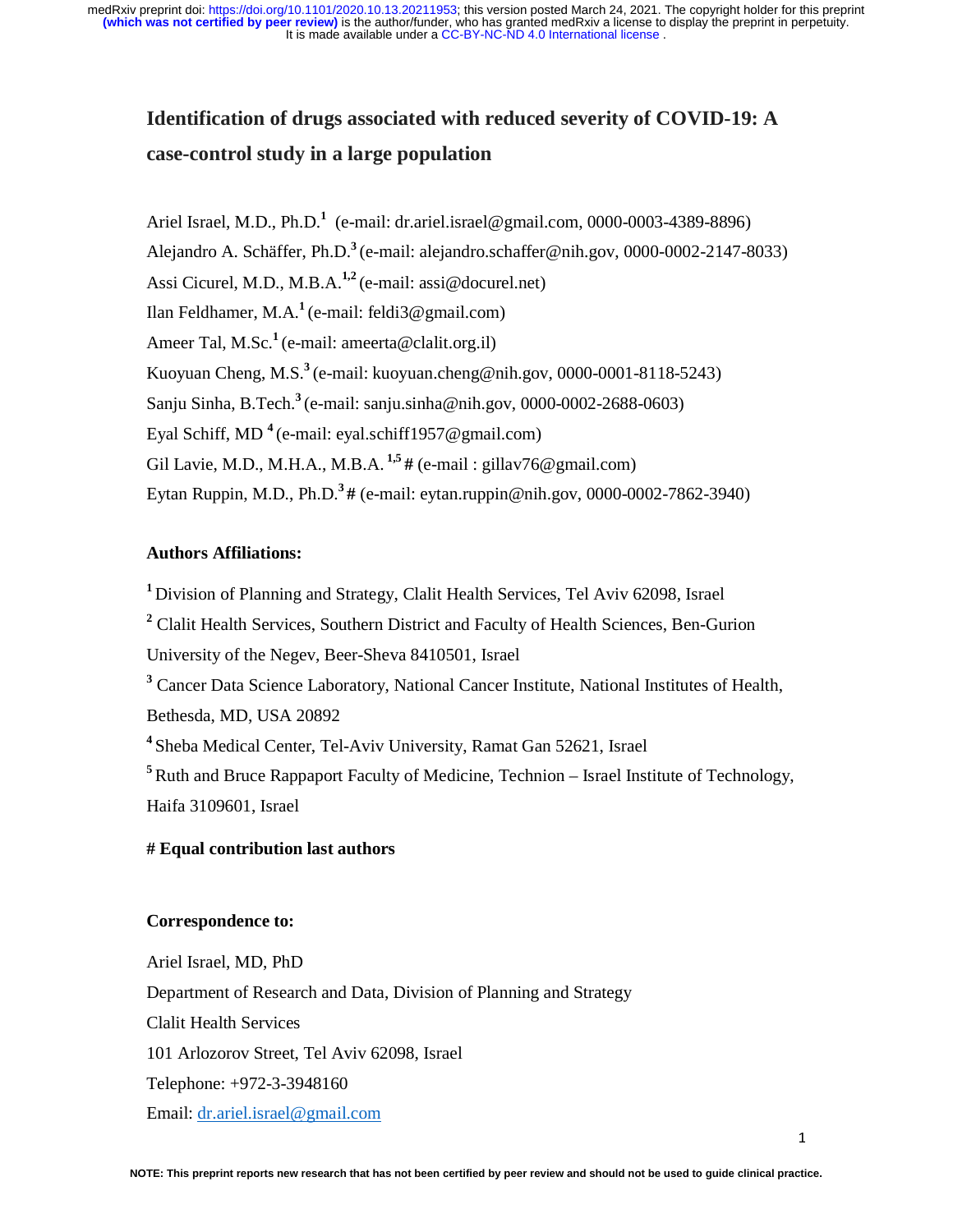# Abstract

### **Background**

Until COVID-19 drugs specifically developed to treat COVID-19 become more widely accessible, it is crucial to identify whether existing medications have a protective effect against severe disease. Towards this objective, we conducted a large population study in Clalit Health Services (CHS), the largest healthcare provider in Israel, insuring over 4.7 million members.

#### **Methods**

Two case-control matched cohorts were assembled to assess which medications, acquired in the last month, decreased the risk of COVID-19 hospitalization**.** Case patients were adults aged 18-95 hospitalized for COVID-19. In the first cohort, five control patients, from the general population, were matched to each case (n=6202); in the second cohort, two non-hospitalized SARS-CoV-2 positive control patients were matched to each case (n=6919). The outcome measures for a medication were: odds ratio (OR) for hospitalization, 95% confidence interval (CI), and the p-value, using Fisher's exact test. False discovery rate was used to adjust for multiple testing.

#### **Results**

Medications associated with most significantly reduced odds for COVID-19 hospitalization include: ubiquinone (OR=0.185, 95% CI (0.058 to 0.458), p<0.001), ezetimibe (OR=0.488, 95% CI ((0.377 to 0.622)), p<0.001), rosuvastatin (OR=0.673, 95% CI (0.596 to 0.758), p<0.001), flecainide (OR=0.301, 95% CI (0.118 to 0.641), p<0.001), and vitamin D (OR=0.869, 95% CI (0.792 to 0.954), p<0.003). Remarkably, acquisition of artificial tears, eye care wipes, and several ophthalmological products were also associated with decreased risk for hospitalization.

### **Conclusions**

Ubiquinone, ezetimibe and rosuvastatin, all related to the cholesterol synthesis pathway were associated with reduced hospitalization risk. These findings point to a promising protective effect which should be further investigated in controlled, prospective studies.

#### **Funding**

This research was supported in part by the Intramural Research Program of the National Institutes of Health, NCI.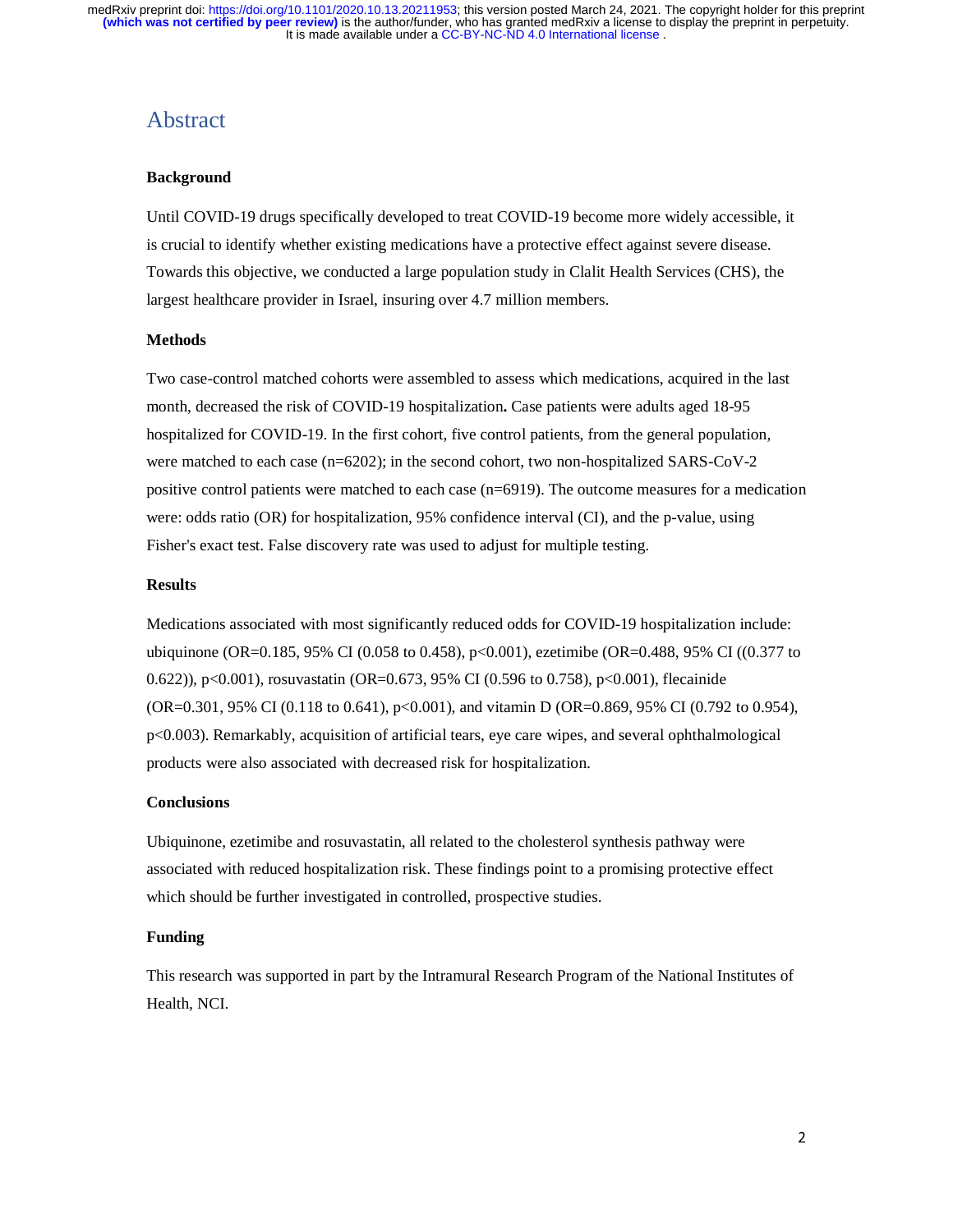# Introduction

SARS-Cov-2 is a new single-stranded RNA virus, which was first identified in December 2019, and has rapidly spread into a global pandemic of primarily respiratory illness designated as Coronavirus Disease 2019 (COVID-19). This disease is associated with significant mortality, particularly among elderly or overweight individuals, raising considerable concerns for public health. Until a vaccine or specifically designed therapies are available, it is urgent to identify whether existing medications have protective effects against COVID-19 complications using available real-world data. With this aim, we performed a case-control study on electronic health records (EHRs) from Clalit Health Services (CHS), the largest healthcare provider in Israel.

# **Methods**

### Participants and Data Sources

We collected data from the Clalit Health Services (CHS) data warehouse on adult patients aged 18 to 95 years, who tested positive for SARS-CoV-2 from the beginning of the pandemic through November 30, 2020, and were admitted for hospitalization through December 31, 2020. Each patient was assigned an index date, which is the first date at which a positive RT-PCR test for SARS-CoV-2 was collected for the patient. Patients' demographic characteristics were extracted, along with existing comorbidities, clinical characteristics including BMI, and estimated glomerular filtration rate (eGFR) at the baseline, defined as of February 2020. In addition, the list of drugs or products acquired by each patient in CHS pharmacies was collected for the month preceding the index date, defined as the 35 days prior to this date.

Reliable identification of medications procured for a given month is enabled by the fact that in CHS, distinct prescriptions are issued for each calendar month. When medications are provided in advance for multiple months, the date at which the prescription for each month of treatment begins is recorded.

This study has been approved by the CHS Institutional Review Board (IRB) with a waiver of informed consent, approval number: COM-0046-20. Patient data that could identify participants were removed prior to the statistical analyses in accordance to the protocol approved by the CHS IRB.

### Software

Patients' data were extracted and processed from CHS data-warehouse using programs developed in house in Python and SQL.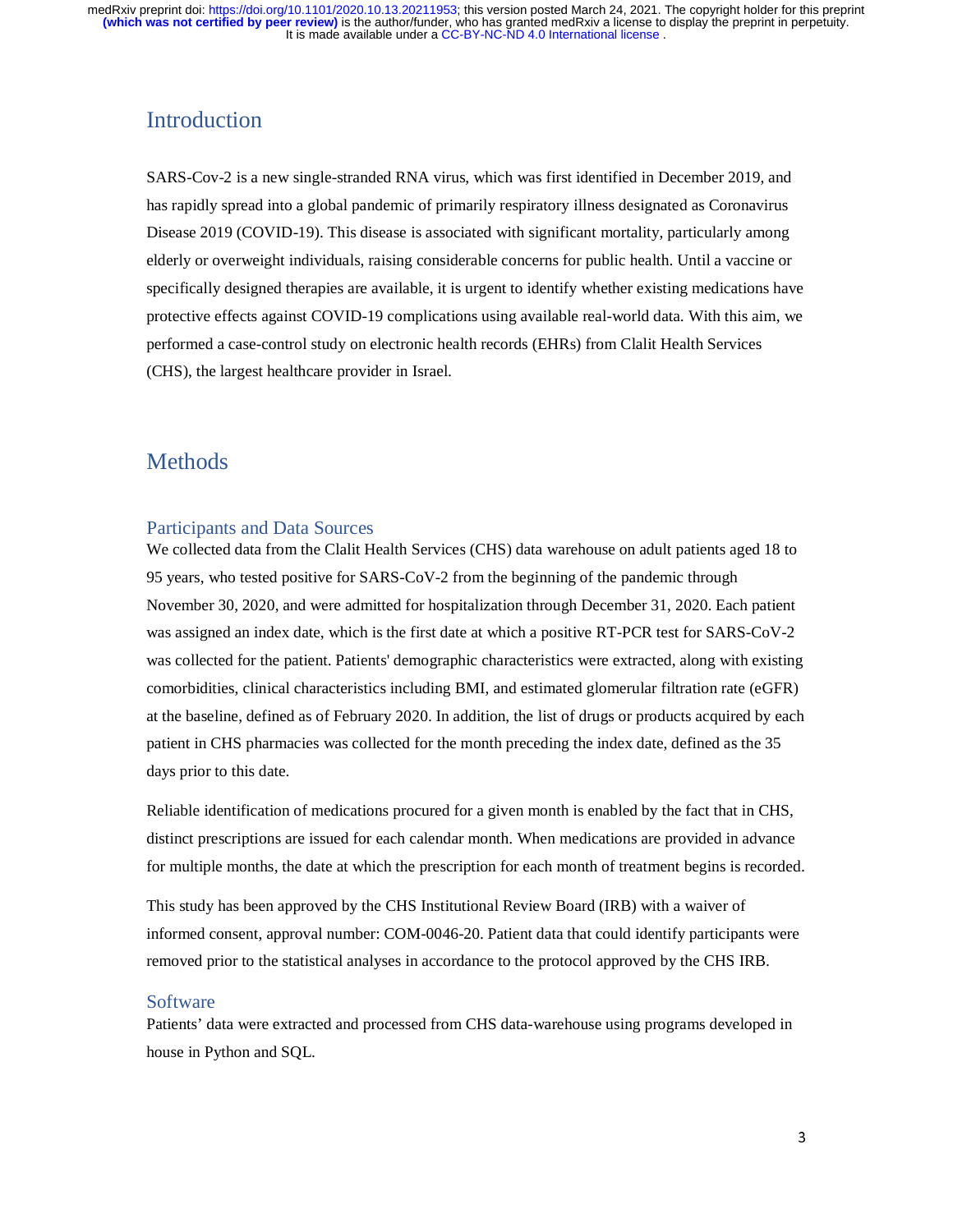### Case-control Design and Matching

Hospitalized COVID-19 patients were assigned to two distinct case-control cohorts, which differ in the way control individuals were selected. In *cohort 1*, control patients were chosen among the general population of CHS members. Since controls can be selected from among millions of individuals, five controls were selected to match each case (5:1), with comprehensively matched baseline attributes, including age, gender, BMI category, socio-economic and smoking status, chronic kidney disease (CKD) stage for patients with renal impairment, and main comorbidities diagnoses (hypertension, diabetes, chronic kidney disease (CKD), congestive heart failure (CHF), chronic obstructive pulmonary disease (COPD), malignancy, ischemic heart disease). For the matching procedure, patients with undocumented BMI were considered as having a normal BMI, unless an obesity diagnosis was present. Each control was assigned the same index date as the matched case, provided that the patient was still alive and a member of CHS at this date. EHR data were collected for controls using the same procedure described for cases. *Cohort 1* is designed to identify drugs that affect the overall risk for hospitalization for COVID-19, where the effect could combine a decreased risk of detectable infection, and a decreased risk for hospitalization once infected.

In *cohort 2*, control patients were chosen among patients who had a positive test for SARS-CoV-2 but had not been hospitalized as of December 31, 2020. Given the smaller size of the pool from which controls can be drawn, only two controls were matched for each case patient. Attributes that were matched were the age, gender, smoking status, Adjusted Clinical Groups® (ACG) measure of comorbidity (Shadmi et al., 2011) and presence/absence of an obesity diagnosis. The index date taken was the date of the first positive SARS-CoV-2 PCR test both for cases and for controls. *Cohort 2* is more specifically suited to identify drugs that are associated with a decreased risk for COVID-19 hospitalization in patients who had a proven infection with the virus. In both cohorts, there were a minority of case individuals for which enough matching controls could not be found; these cases were not included in their respective cohorts. Patients who were pregnant since February 2020 were also excluded.

#### Outcome Measures

In each cohort, and for each medication anatomical therapeutic chemical (ATC) class, the odds ratio for hospitalization was computed, comparing the number of patients who acquired a medication belonging to the class in the 35 days preceding the index date, in the case and the control groups.

### Statistical analysis

Odds ratios for hospitalization for drugs acquired in the case versus control groups and statistical significance were assessed by Fisher's exact test. Correction for multiple testing was performed using the Benjamini-Hochberg procedure (Benjamini and Hochberg, 1995), which gives an estimation of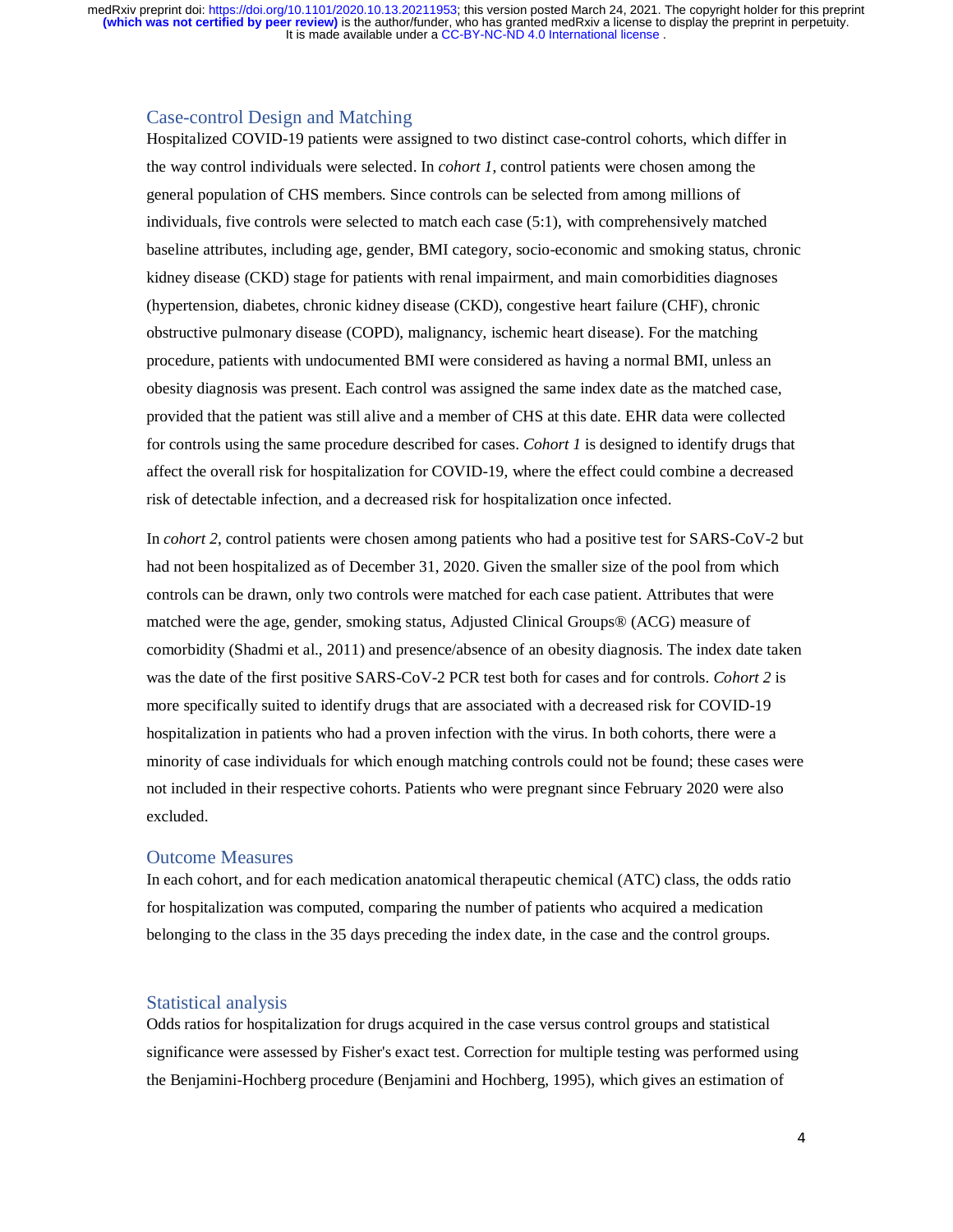the false discovery rate (FDR) in the list. Statistical analyses were performed in R statistical software version 3.6 (R Foundation for statistical computing).

### Role of the funding source

The funder of the study had no role in study design, data collection, data analysis, data interpretation, or writing of the report. AI, IF and AT had full access to all the data in the study and had final responsibility for the decision to submit for publication.

# Results

Through December 31, 2020, 10,295 adult patients between the ages of 18 and 95 had a recorded COVID-19 related hospitalization in the CHS database. The matching procedure was able to identify control individuals from the general population in ratio 5:1 for 6,530 patients in the first cohort, and control patients in ratio 2:1 for 6,953 SARS-CoV-2 positive individuals in the second cohort. The characteristics of the matched populations are shown in **Table 1**.

In each of the two cohorts, we counted the number of patients from each group who acquired drugs and other medical products from each Anatomical Therapeutic Chemical (ATC) class and computed the odds ratios and p-values using Fisher's test. The distribution of odds ratios for drugs for which the p-value was statistically significant (p<0.05) is shown in **Figure 1**. The odds ratios for most drugs are neutral or associated with an increased risk of COVID-19 hospitalization. Only a small number of items are associated with decreased risk: 1.15% in cohort 1, and 1.75% in cohort 2.

**Table 2** presents the list of drugs and products that were found to be negatively associated with COVID-19 hospitalization in a statistically significant manner in cohort 1 (A) and in cohort 2 (B). We display items for which the p-value is below 0.05, and for which the false discovery rate (FDR) is less than 0.20, meaning that at least 80% of the items in the displayed list are expected to be true positives. Items are sorted in decreasing order of significance.

The top ranked medications by significance in *cohort 1* were rosuvastatin (odds ratio (OR)=0.673, 95% confidence interval (CI) 0.596 to 0.758), ezetimibe (OR=0.488, CI 0.377 to 0.622), and ubiquinone ( $OR=0.181$ , CI 0.065 to 0.403); these same three medications were also in the top 5 by significance of *cohort 2*: rosuvastatin (OR=0.732, CI 0.643 to 0.83), ezetimibe (OR=0.602; CI 0.471 to 0.764), and ubiquinone (OR=0.181, CI 0.065 to 0.403). It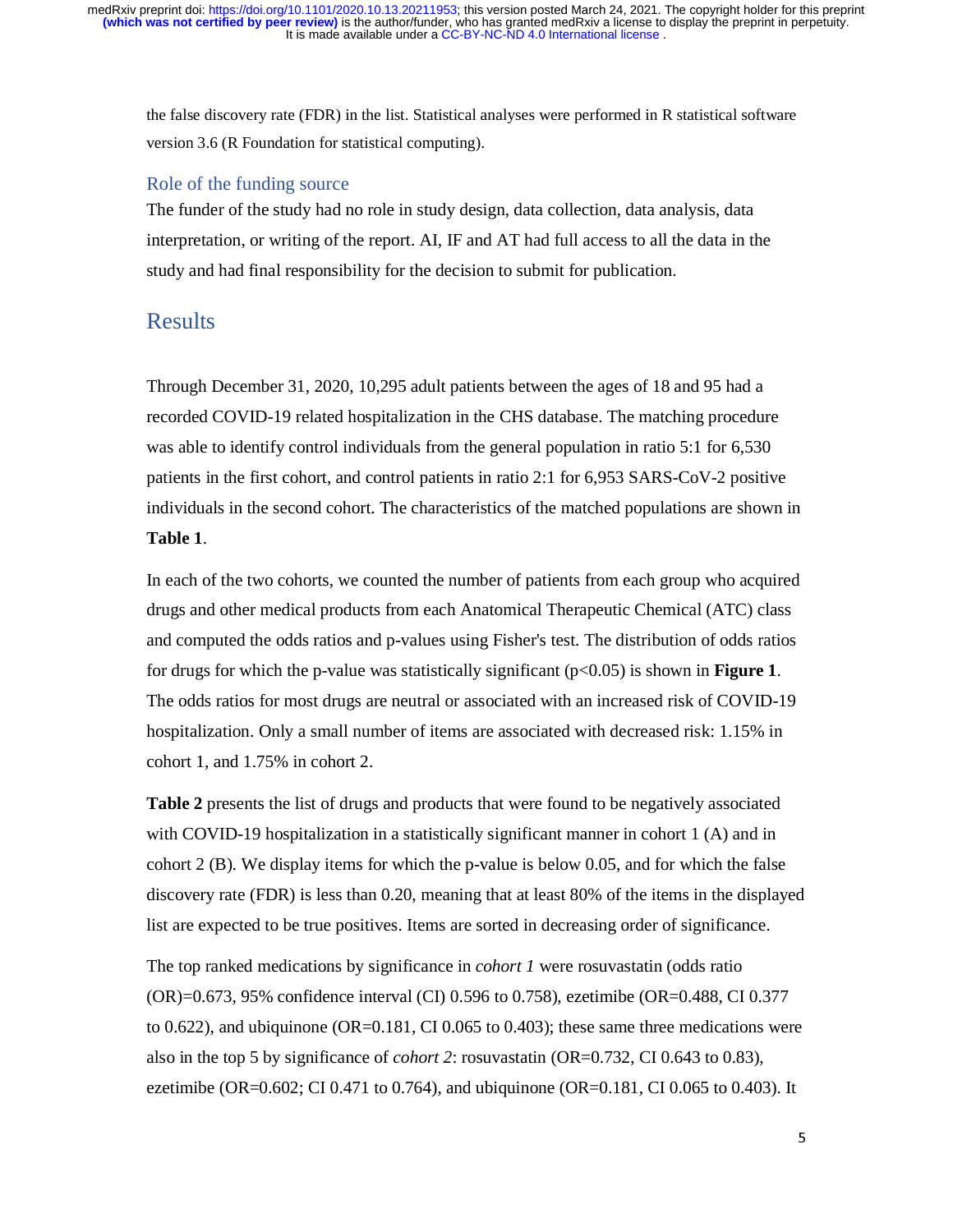is remarkable that these three drugs act on the cholesterol and ubiquinone synthesis pathways, which both stem from the mevalonate pathway (Buhaescu and Izzedine, 2007); the intermediate product at the branch point is farnesyl polyphosphate (FPP) (**Figure 2**). Rosuvastatin and other statins specifically inhibit he enzyme HMG-CoA reductase. Ubiquinone is a food supplement available over the counter (OTC), which is often recommended to patients prone to muscular pain and receiving a statin treatment(Qu et al., 2018). Risedronate, which also acts on this pathway, and is commonly used to prevent osteoporosis, by blocking the enzyme FPP synthase is also identified by both cohorts, and is ranked  $4^{th}$  by significance in *cohort 2* (OR=0.567; CI 0.400 to 0.789), and  $13^{th}$  in *cohort 1* (OR=0.705; CI 0.522 to 0.935).

Other medications that fulfilled the stringent criteria of being identified by both cohorts with a false discovery rate of 80% include the pneumococcal conjugate vaccine (OR=0.476, CI 0.288 to 0.746 in *cohort 1*; 0.602, CI 0.245 to 0.685 in *cohort 2*), magnesium citrate (OR=0.652, CI 0.433 to 0.952 in *cohort 1*; 0.609, CI 0.399 to 0.908 in *cohort 2*), vitamin D (OR=0.898, CI 0.821 to 0.980 in *cohort 1*; 0.869, CI 0.792 to 0.954 in *cohort 2*), flecainide (OR=0.301, CI 0.118 to 0.641 in *cohort 1*; 0.325, CI 0.123 to 0.729 in *cohort 2*), escitalopram (OR=0.824, CI 0.708 to 0.955 in *cohort 1*; 0.766, CI 0.654 to 0.894 in *cohort 2*), cilazapril (OR=0.554, CI 0.315 to 0.918 in *cohort 1*; 0.468, CI 0.247 to 0.831 in *cohort 2)*, ramipril combined with hydrochlorothiazide (OR=0.734, CI 0.603 to 0.887 in *cohort 1*; 0.702, CI 0.565 to 0.869 in *cohort 2)*, and sitagliptin combined with metformin (OR=0.802, CI 0.696 to 0.922 in *cohort 1*; 0.826, CI 0.704 to 0.967 in *cohort 2)*. Sitagliptin alone is also significant in *cohort 1* (OR=0.658, CI 0.443 to 0.950*).*

In addition, we observe interesting patterns in *cohort 2,* which is designed to identify drugs associated with decreased hospitalization risk in SARS-CoV-2 positive patients: several vitamin or mineral supplementation items appear to have a protective effect, in addition to vitamin D and magnesium citrate, which were identified by both cohorts: vitamin B12 combinations (OR=0.618, CI 0399 to 0.934), multivitamins for ocular use (OR=0.616; 0.376 to 0.976), and calcium-zinc combinations (OR=0.000, CI 0.000 to 0.892).

Several ophthalmic items also appear to be associated with significantly decreased odds for hospitalization, including artificial tears, hydroxypropylmethylcellulose-based (OR=0.657, CI 0.490 to 0.871) or hyaluronic acid based (OR=0.322, CI 0.098 to 0.836); decreased odds ratio are also found for items that may act as a physical barrier to the eye: eye care wipes,

6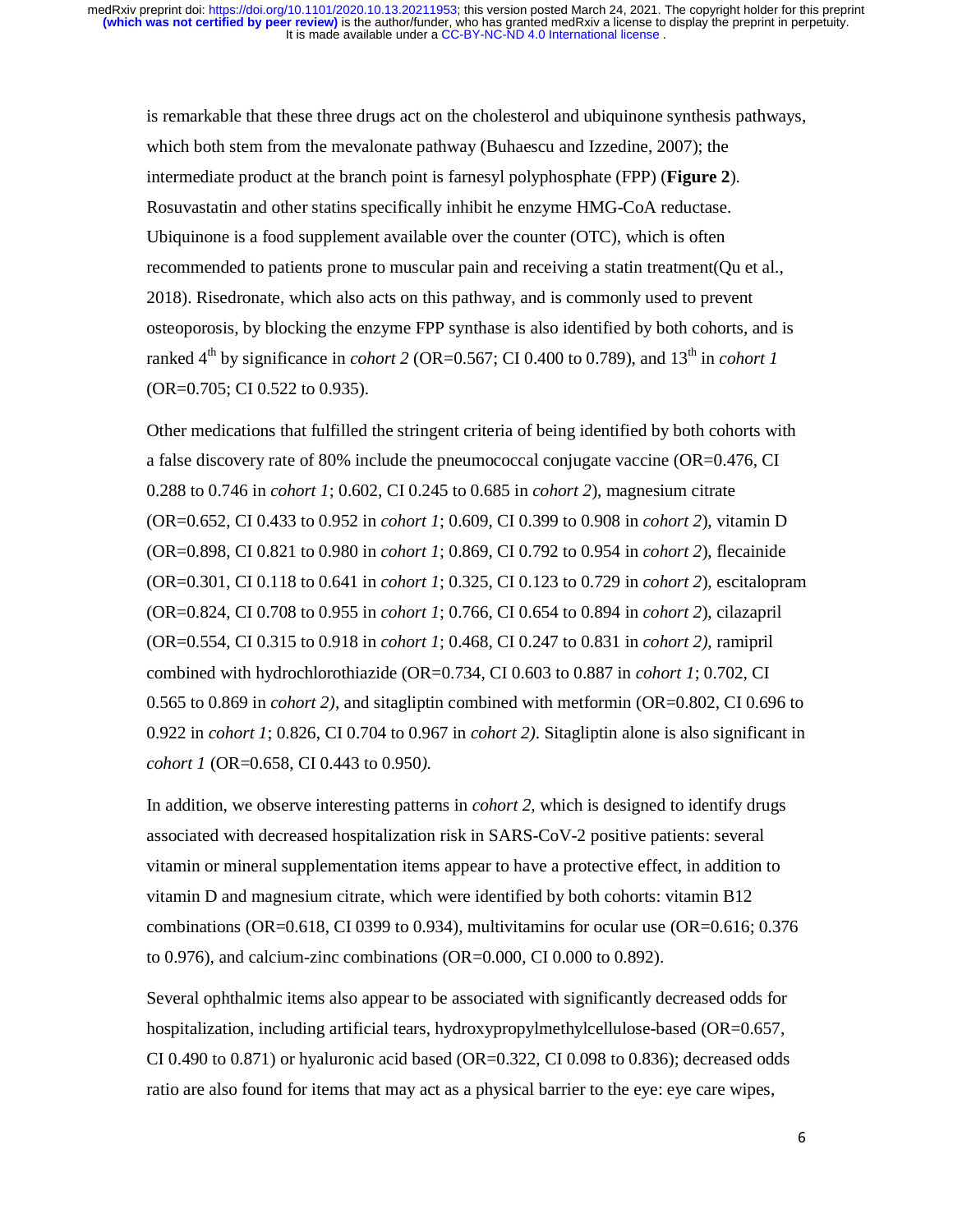which are sterile wipes sold to clean the eyes (OR=0.285, CI 0.054 to 0.956), a retinol based ointment used to treat cornea abrasion (OR=0.285, CI 0.054 to 0.956), and timolol drops used to treat glaucoma (OR=0.570, CI 0.328 to 0.949).

Also associated with decreased odds for hospitalization are several drugs based on an ACE inhibitor or an angiotensin receptor blocker (ARB), sometimes in combination with another compound. In addition to cilazapril and ramipril-hydrochlorothiazide that were highly ranked in both cohorts, *cohort 1* identifies candesartan (OR=0.718, CI 0.544 to 0.934), and *cohort 2,* identifies valsartan with amlodipine (OR=0.821, CI 0.698 to 0.963), and losartan with hydrochlorothiazide (OR=0.783, CI 0.630 to 0.969).

Remarkably, several drugs acting on receptors to neurotransmitters also appear to decrease hospitalization risk: rizatriptan (OR=0.118, CI 0.003 to 0.750), bupropion (OR=0.399, CI 0.136 to 0.976), and methylphenidate (OR=0.444, CI 0.178 to 0.972).

# **Discussion**

In this large-scale retrospective study, we identified several drugs and products that are significantly associated with reduced odds for COVID-19 hospitalization, both in the general population, and in patients with laboratory proven SARS-CoV-2 infection. Several other research groups have recognized the potential for EHRs to enable large-scale studies in COVID-19 and the challenges of this sort of retrospective research are reviewed in (Dagliati et al., 2021; Sudat et al., 2021). To give a few examples, EHRs have also been used to predict: i) COVID-19 mortality based on pre-existing conditions (Estiri et al., 2021; Osborne et al., 2020), ii) early diagnosis of COVID-19 based on clinical notes (Wagner et al., 2020) and iii) eligibility of COVID-19 patients for clinical trials by matching trial criteria with patient records (Kim et al., 2021).

Major strengths of our study include: (i) the large sample of hospitalized COVID-19 patients, (ii) the ability to collect comprehensive data about individual demographic and comorbidity characteristics and to build matched case and control populations, (iii) the ability to track hospitalizations and disease severity, owing to a central database established by the Israeli Ministry of Health and, (iv) the capacity to track which drugs and products have been acquired by patients in the period that have preceded SARS-CoV-2 infection, owing to comprehensive digital systems integration in CHS.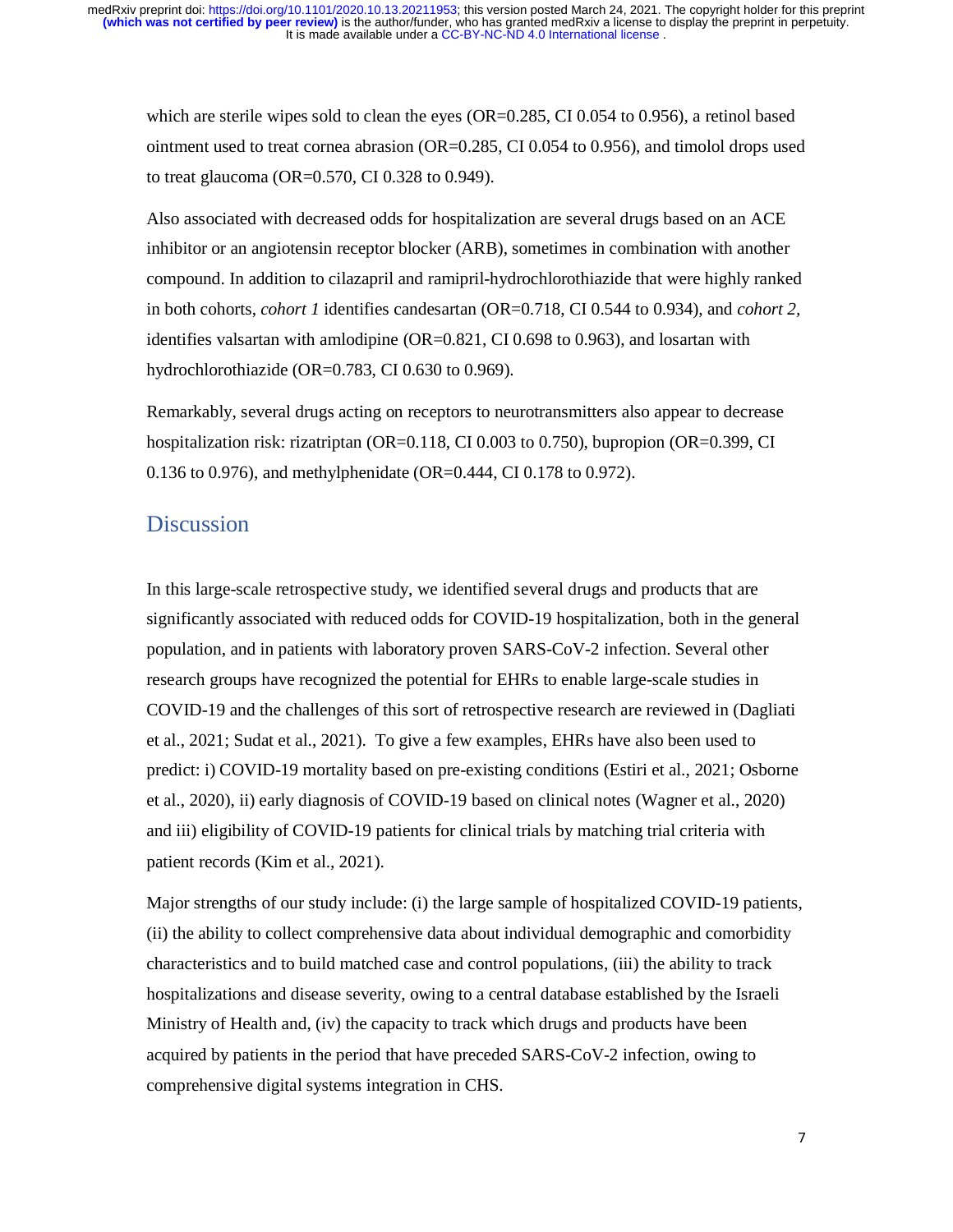Another strength is the dual cohort design, with control individuals taken from the general population in the first cohort and from individuals positive for SARS-CoV-2 in the second cohort, with each using different matching criteria, mitigates potential bias that could affect each cohort. The two cohorts allowed us to evaluate the protective effect of drugs that act either by reducing the initial risk of infection, or by reducing the risk of hospitalization in those infected. Analyses are based on items procured in the 35 days before the initial positive test. This window was chosen in accordance with the monthly renewal of prescription policy in place in CHS.

Limitations of this study are related to it being observational in nature. Best efforts were made to use matching so that patients in case and controls are similar regarding most of the known factors for disease severity, and notably, age, obesity, smoking, and baseline comorbidity. We aimed to get a sensible tradeoff between controlling for confounding factors by rigorous matching and keeping enough patients so that cohorts are representative of the general population. Our analysis is based on medication acquisition in pharmacies and does not ascertain that medications purchased were used. Notably, some of the drugs associated with a protective effect may have been stopped during patient's hospitalization so that our analysis may have underestimated the full achievable benefits for some of the drugs. Conversely, since drugs tested here were acquired before patients were positive for SARS-CoV-2, the protective effect of some of the drugs may be fully attained only when treatment is started before or early in the infection.

Bearing these strengths and potential limitations in mind, our analyses seem to indicate several viral vulnerability points, which can potentially be exploited to effectively reduce disease severity with drugs that are already available. The drugs identified as protective include ubiquinone, which is a food supplement with a very good safety profile that does not even require a prescription in our health system, and rosuvastatin and ezetimibe, two drugs prescribed routinely to reduce cholesterol and that have a very good safety profile. These findings are in line with previous reports that RNA viruses need cholesterol to enter cells, for virion assembly, and to maintain structural stability (Aizaki et al., 2008; Bajimaya et al., 2017; Rossman et al., 2010; Sun and Whittaker, 2003), and that prescribing statins may protect against infection with RNA viruses such as members of family *Flaviviridae*, including Dengue virus, Zika virus, and West Nile virus (Gower and Graham, 2001; Osuna-Ramos et al., 2018; Whitehorn et al., 2015). The involvement of the cholesterol/ubiquinone pathway is further confirmed by the fact that risedronic acid, a drug acting on the enzyme

8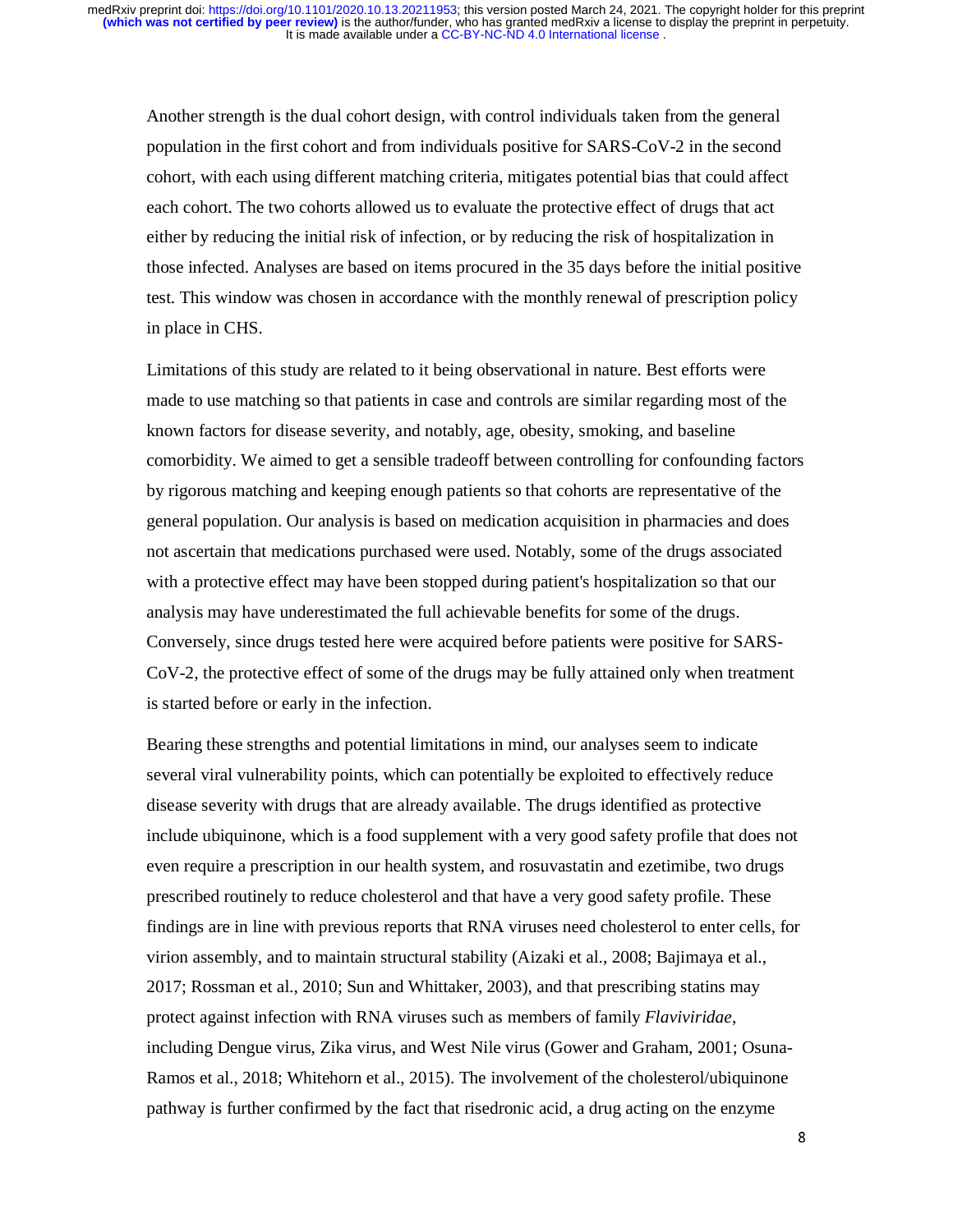farnesyl pyrophoshate synthase (Tsoumpra et al., 2015) (**Figure 2**) which catalyzes the production of FPP from which the cholesterol and the ubiquinone synthesis pathways split (Buhaescu and Izzedine, 2007), is identified as protective as well, even though it is prescribed for osteoporosis regardless of the presence of hypercholesterolemia.

Taken together, our findings lend (albeit indirect) support to the possibility that SARS-CoV2 hijacks the cholesterol synthesis pathway, possibly to boost production of the cellular cholesterol it needs as an RNA virus. The fact that ubiquinone protects against severe disease, suggests that SARS-CoV2 may tilt the mevalonate pathway towards cholesterol synthesis and away from ubiquinone synthesis. Such a pathway imbalance would ultimately result in deficiency of ubiquinone that could lead to cell death unless counteracted by ubiquinone supplementation.

It is remarkable that the protective effect of anti-cholesterol drugs was observed mostly for rosuvastatin - and in *cohort 1* for pravastatin - but not for other statins. Rosuvastatin was found to significantly increase 25-OH vitamin D levels in the blood (Yavuz et al., 2009) , much more than what could be observed with other statins. Yavuz et al. (Yavuz and Ertugrul, 2012) suggested that the increase in 25-OH vitamin D observed following rosuvastatin treatment could be mediated by the Niemann-Pick C1 Like 1 (NPC1L1) membrane transporter that is involved in intestinal absorption of vitamin D. Interestingly, the NPC1L1 membrane transporter is also the target of ezetimibe, identified by our study to decrease significantly the hospitalization risk of COVID-19 patients.

In both cohorts, we observed a significant decrease of the odds for hospitalization for COVID-19 patients treated with either vitamin D or magnesium citrate. Vitamin D deficiency has been shown to be associated with increased risk for COVID-19 in multiple studies (Israel et al., 2020; Merzon et al., 2020). Magnesium is needed for vitamin D activation (Uwitonze and Razzaque, 2018) and its levels in drinking water in Israel are low, as water is produced in great part through desalination of sea water (Koren et al., 2017). The decreased hospitalization rate revealed here for patients taking magnesium supplementation may suggest a role for supplementation of this element along with vitamin D. Hospitalization risk was also found to be decreased in patients taking vitamin B12 and calcium-zinc, as identified by other studies (Ragan et al., 2020; Trasino, 2020; Wessels et al., 2020).

Another medication that was associated with decreased odds for hospitalization is flecainide, an antiarrhythmic drug that blocks sodium channels in the heart, and inhibits ryanodine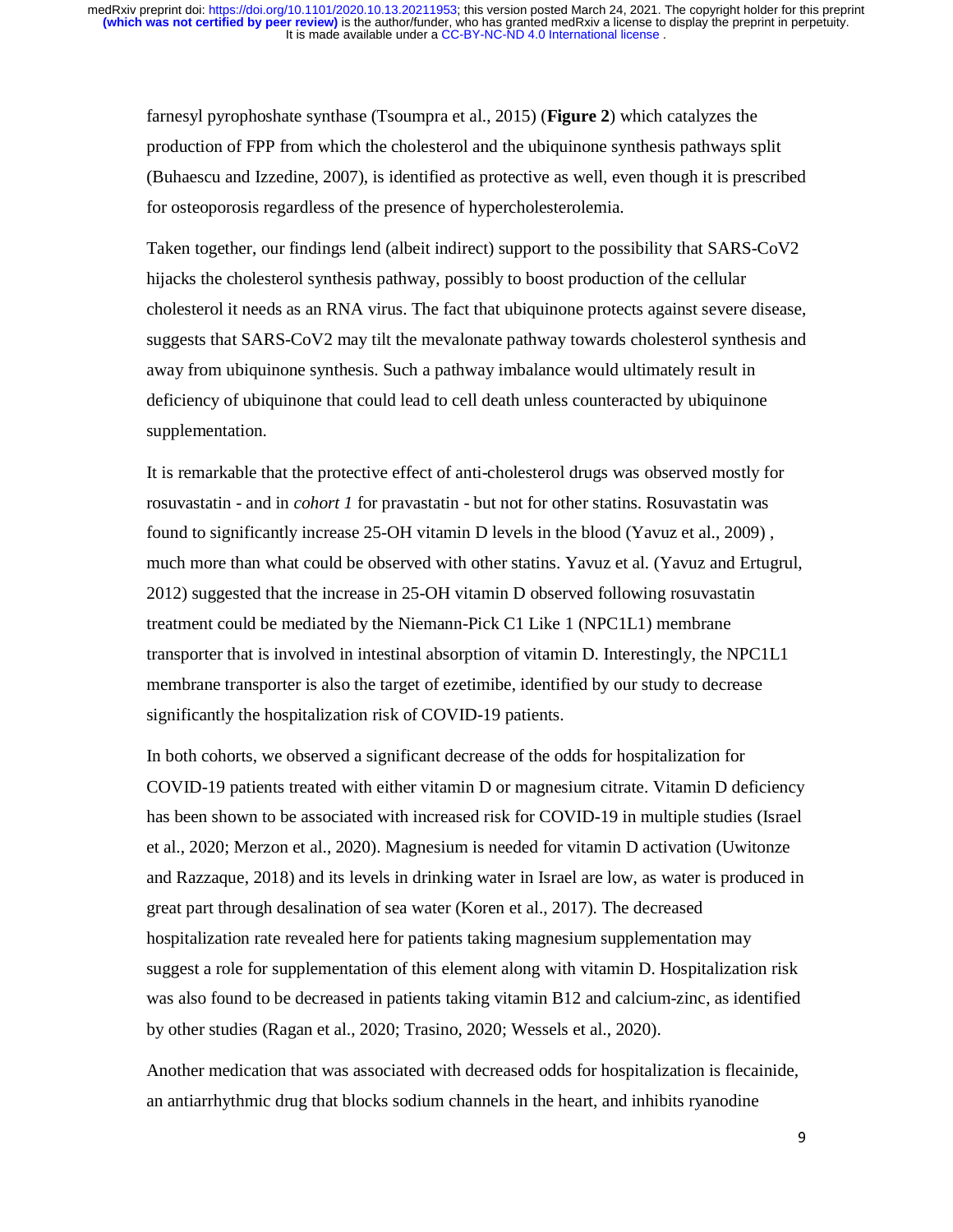receptor 2 (RyR2), a major regulator of sarcoplasmic release of stored calcium ions. It may prevent apoptosis by release of calcium from the ER once the cell mitochondria cease to function. An expert review recommended that patients with arrhythmia who get COVID-19 should continue flecainide treatment if already prescribed (Wu et al., 2020). In our study, the protective effect observed in both cohorts is even more marked for severe patients, suggesting that this drug, which can be given intravenously (Antonelli et al., 2006), could be administered to patients in respiratory distress, if the protective effect is confirmed in clinical trials.

Several drugs acting as ACE inhibitors or Angiotensin receptor blockers (ARBs) appeared to slightly decrease the odds for hospitalization, either alone or in combination (cilazapril, ramipril-hydrochlorothiazide, losartan-hydrochlorothiazide, valsartan amlodipine). These results are consistent with ACE and ARBs treated patients shown to not have an increased risk for COVID-19 (Morales et al., 2020), and there is therefore no reason to discontinue these medications to decrease COVID-19 risk. Our findings also confirm and substantially extend recent EHR-based findings about the favorable association between metformin use and COVID-19 outcomes (Bramante et al., 2021).

In addition, several drugs acting on synapses (escitalopram, bupropion, mirabegron, and timolol) were associated with decreased risk of hospitalization. This is consistent with SARS-CoV-2 invading neuronal cells (Iroegbu et al., 2020; Meinhardt et al., 2020; Song et al., 2021), as manifest by symptoms of loss of smell and taste, where it may spread throughout the nervous system across synapses. Decreased neurotransmitter internalization may therefore reduce the infectious potential of the virus.

Interestingly, items that could improve the physical barrier of the eye surface were among the top items decreasing odds of hospitalization, including eye wipes, artificial tears, and eye ointments. Interestingly, the protective effect for these items was observed foremost among patients from *cohort 2* in which controls are already SARS-CoV-2 positive. This suggests that these barrier items could not only protect against the initial risk of infection, but, notably, also reduce disease severity in patients already infected. The beneficial effect observed here for many different ophthalmologic preparations, raises the possibility that autoinoculation of the virus to the eyes, prevented by these items, has a role in the virulence of SARS-CoV-2. The possibility that invasion of the central nervous system (CNS) by the virus through the eyes could increase the risk of COVID-19 complications is also supported by the fact that

10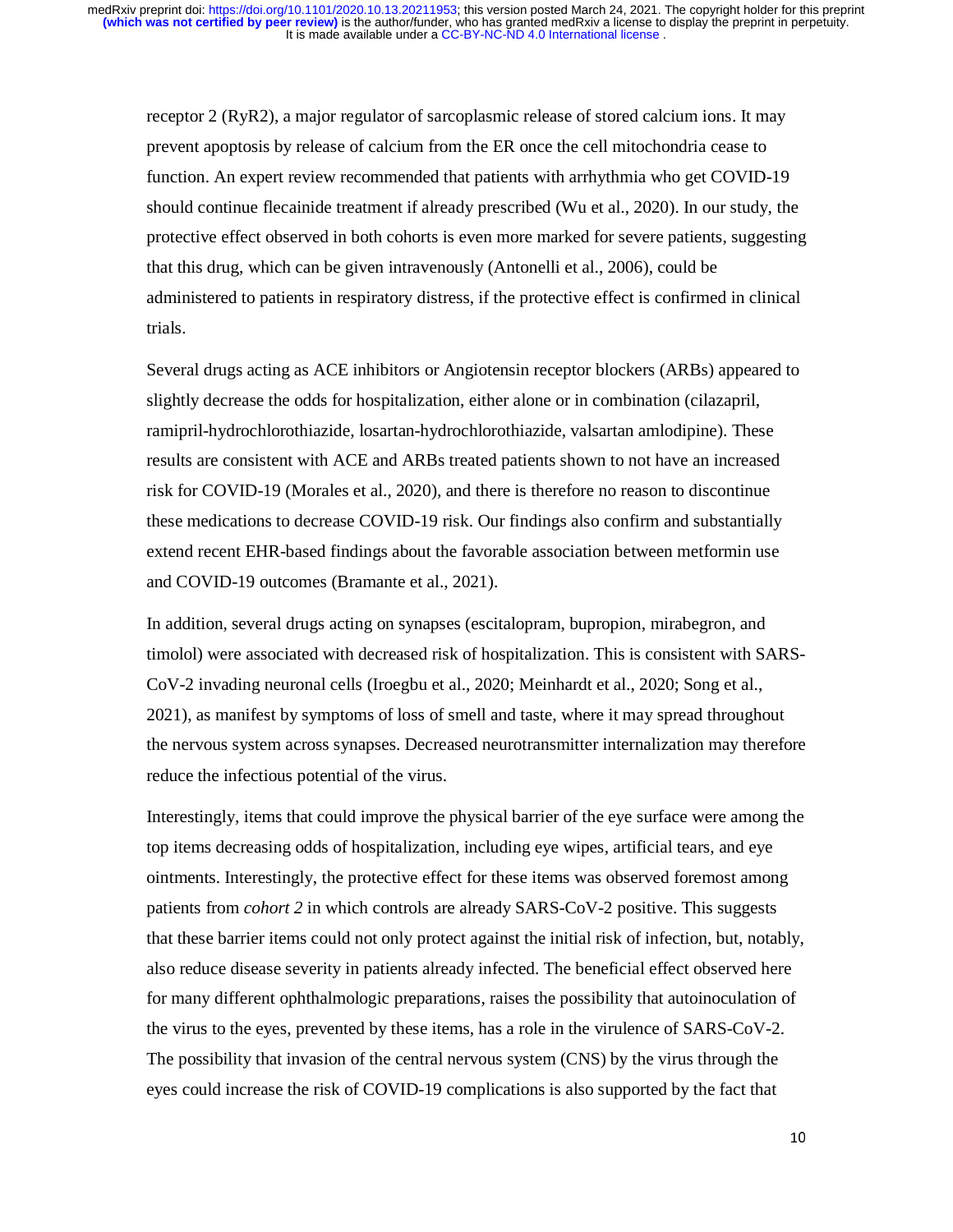eyeglass wearers were shown previously to be at decreased risk for COVID-19 hospitalization (Zeng et al., 2020). Until the meaning of these findings is fully understood, it may be helpful to advise COVID-19 patients to avoid touching their eyes in order to reduce the risk of complications.

In conclusion, this study shows apparently protective effects for several medications and dietary supplements, such as rosuvastatin, ezetimibe, ubiquinone, risedronate, vitamin D, and magnesium. We suggest to further investigate these, and other products identified by this study, in prospective trials aimed to reduce disease severity in COVID-19 patients. In the meantime, we believe that the observed protective effects of these drugs provide important evidence supporting their safe continuation for COVID-19 patients.

### **Contributors**

All authors provided final approval to publish. AI, IF and AT had access to the raw data. AI designed the study. AI, AAS, AC, IF, AT, KC, SS, ES, GL and ER contributed to data analysis and interpretation. AI, AAS, ER and GL contributed to the drafting of the article. The corresponding author attests that all listed authors meet authorship criteria and that no others meeting the criteria have been omitted. AI is the guarantor.

#### **Competing interests**

All authors have completed the ICMJE uniform disclosure form at www.icmje.org/coi\_disclosure.pdf. The authors declare no competing interests. AI, AC, IF, AT, and GL are employees of Clalit Health Services. All authors declare that they have no other relationships or activities that could appear to have influenced the submitted work.

# References

- Aizaki H, Morikawa K, Fukasawa M, Hara H, Inoue Y, Tani H, Saito K, Nishijima M, Hanada K, Matsuura Y, Lai MMC, Miyamura T, Wakita T, Suzuki T. 2008. Critical Role of Virion-Associated Cholesterol and Sphingolipid in Hepatitis C Virus Infection. *J Virol* **82**:5715–5724. doi:10.1128/jvi.02530-07
- Antonelli D, Feldman A, Freedberg NA, Darawsha A, Rosenfeld T. 2006. Intravenous flecainide administration for conversion of paroxysmal atrial fibrillation in the Emergency Room. *Harefuah* **145**:342–344.
- Bajimaya S, Hayashi T, Frankl T, Bryk P, Ward B, Takimoto T. 2017. Cholesterol reducing agents inhibit assembly of type I parainfluenza viruses. *Virology* **501**:127–135. doi:10.1016/j.virol.2016.11.011
- Benjamini Y, Hochberg Y. 1995. Controlling the False Discovery Rate: A Practical and Powerful Approach to Multiple Testing. *J R Stat Soc Ser B* **57**:289–300. doi:10.1111/j.2517-6161.1995.tb02031.x
- Bramante CT, Buse J, Tamaritz L, Palacio A, Cohen K, Vojta D, Liebovitz D, Mitchell N, Nicklas J, Lingvay I, Clark JM, Aronne LJ, Anderson E, Usher M, Demmer R, Melton GB, Ingraham N, Tignanelli CJ. 2021. Outpatient metformin use is associated with reduced severity of COVID-19 disease in adults with overweight or obesity. *J Med Virol*. doi:10.1002/jmv.26873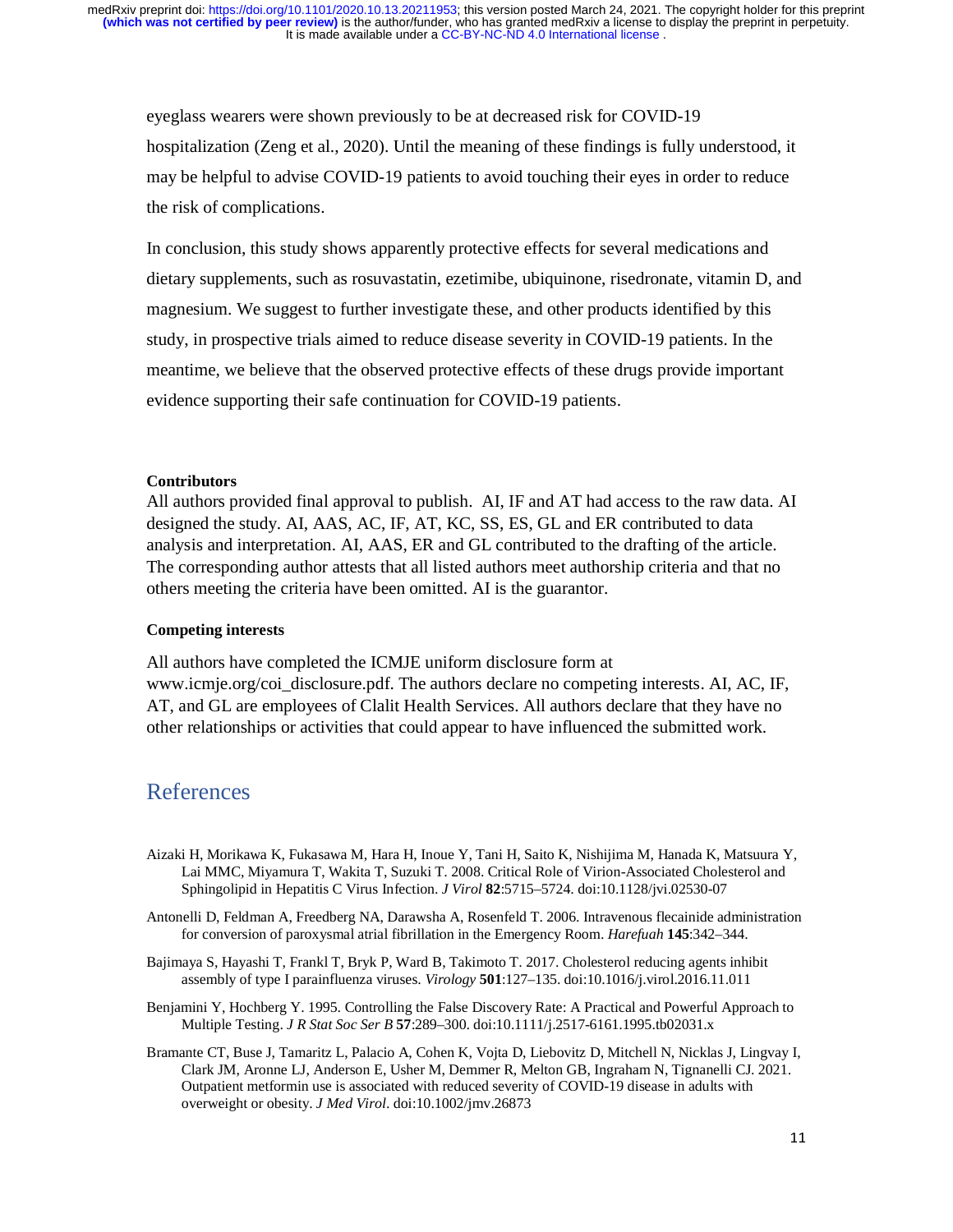It is made available under a [CC-BY-NC-ND 4.0 International license](http://creativecommons.org/licenses/by-nc-nd/4.0/) . **(which was not certified by peer review)** is the author/funder, who has granted medRxiv a license to display the preprint in perpetuity. medRxiv preprint doi: [https://doi.org/10.1101/2020.10.13.20211953;](https://doi.org/10.1101/2020.10.13.20211953) this version posted March 24, 2021. The copyright holder for this preprint

- Buhaescu I, Izzedine H. 2007. Mevalonate pathway: A review of clinical and therapeutical implications. *Clin Biochem* **40**:575–584. doi:10.1016/j.clinbiochem.2007.03.016
- Dagliati A, Malovini A, Tibollo V, Bellazzi R. 2021. Health informatics and EHR to support clinical research in the COVID-19 pandemic: an overview. *Brief Bioinform*. doi:10.1093/bib/bbaa418
- Estiri H, Strasser ZH, Klann JG, Naseri P, Wagholikar KB, Murphy SN. 2021. Predicting COVID-19 mortality with electronic medical records. *NPJ Digit Med* **4**:15. doi:10.1038/s41746-021-00383-x
- Gower TL, Graham BS. 2001. Antiviral activity of lovastatin against respiratory syncytial virus in vivo and in vitro. *Antimicrob Agents Chemother* **45**:1231–1237. doi:10.1128/AAC.45.4.1231-1237.2001
- Iroegbu JD, Ifenatuoha CW, Ijomone OM. 2020. Potential neurological impact of coronaviruses: implications for the novel SARS-CoV-2. *Neurol Sci* **41**:1329–1337. doi:10.1007/s10072-020-04469-4
- Israel A, Cicurel AA, Feldhamer I, Dror Y, Giveon SM, Gillis D, Strich D, Lavie G. 2020. The link between vitamin D deficiency and Covid-19 in a large population. *medRxiv* 2020.09.04.20188268. doi:10.1101/2020.09.04.20188268
- Kim JH, Ta CN, Liu C, Sung C, Butler AM, Stewart LA, Ena L, Rogers JR, Lee J, Ostropolets A, Ryan PB, Liu H, Lee SM, Elkind MS V, Weng C. 2021. Towards clinical data-driven eligibility criteria optimization for interventional COVID-19 clinical trials. *J Am Med Inform Assoc* **28**:14–22. doi:10.1093/jamia/ocaa276
- Koren G, Shlezinger M, Katz R, Shalev V, Amitai Y. 2017. Seawater desalination and serum magnesium concentrations in Israel. *J Water Health* **15**:296–299. doi:10.2166/wh.2016.164
- Meinhardt J, Radke J, Dittmayer C, Franz J, Thomas C, Mothes R, Laue M, Schneider J, Brünink S, Greuel S, Lehmann M, Hassan O, Aschman T, Schumann E, Chua RL, Conrad C, Eils R, Stenzel W, Windgassen M, Rößler L, Goebel HH, Gelderblom HR, Martin H, Nitsche A, Schulz-Schaeffer WJ, Hakroush S, Winkler MS, Tampe B, Scheibe F, Körtvélyessy P, Reinhold D, Siegmund B, Kühl AA, Elezkurtaj S, Horst D, Oesterhelweg L, Tsokos M, Ingold-Heppner B, Stadelmann C, Drosten C, Corman VM, Radbruch H, Heppner FL. 2020. Olfactory transmucosal SARS-CoV-2 invasion as a port of central nervous system entry in individuals with COVID-19. *Nat Neurosci* 1–8. doi:10.1038/s41593-020-00758-5
- Merzon E, Tworowski D, Gorohovski A, Vinker S, Golan Cohen A, Green I, Frenkel-Morgenstern M. 2020. Low plasma 25(OH) vitamin D level is associated with increased risk of COVID-19 infection: an Israeli population-based study. *FEBS J* **287**:3693–3702. doi:10.1111/febs.15495
- Morales DR, Conover MM, You SC, Pratt N, Kostka K, Duarte-Salles T, Fernández-Bertolín S, Aragón M, DuVall SL, Lynch K, Falconer T, van Bochove K, Sung C, Matheny ME, Lambert CG, Nyberg F, Alshammari TM, Williams AE, Park RW, Weaver J, Sena AG, Schuemie MJ, Rijnbeek PR, Williams RD, Lane JCE, Prats-Uribe A, Zhang L, Areia C, Krumholz HM, Prieto-Alhambra D, Ryan PB, Hripcsak G, Suchard MA. 2020. Renin–angiotensin system blockers and susceptibility to COVID-19: an international, open science, cohort analysis. *Lancet Digit Heal* **3**:98–114. doi:10.1016/s2589-7500(20)30289-2
- Osborne TF, Veigulis ZP, Arreola DM, Röösli E, Curtin CM. 2020. Automated EHR score to predict COVID-19 outcomes at US Department of Veterans Affairs. *PLoS One* **15**:e0236554. doi:10.1371/journal.pone.0236554
- Osuna-Ramos JF, Reyes-Ruiz JM, Del Ángel RM. 2018. The Role of Host Cholesterol During Flavivirus Infection. *Front Cell Infect Microbiol* **8**:388. doi:10.3389/fcimb.2018.00388
- Qu H, Guo M, Chai H, Wang WT, Ga ZY, Shi DZ. 2018. Effects of coenzyme Q10 on statin-induced myopathy: An updated meta-analysis of randomized controlled trials. *J Am Heart Assoc* **7**:e009835. doi:10.1161/JAHA.118.009835
- Ragan I, Hartson L, Pidcoke H, Bowen R, Goodrich R. 2020. Pathogen reduction of SARS-CoV-2 virus in plasma and whole blood using riboflavin and UV light. *PLoS One* **15**:e0233947. doi:10.1371/journal.pone.0233947
- Rossman JS, Jing X, Leser GP, Balannik V, Pinto LH, Lamb RA. 2010. Influenza Virus M2 Ion Channel Protein Is Necessary for Filamentous Virion Formation. *J Virol* **84**:5078–5088. doi:10.1128/jvi.00119-10
- Shadmi E, Balicer RD, Kinder K, Abrams C, Weiner JP. 2011. Assessing socioeconomic health care utilization inequity in Israel: Impact of alternative approaches to morbidity adjustment, BMC Public Health.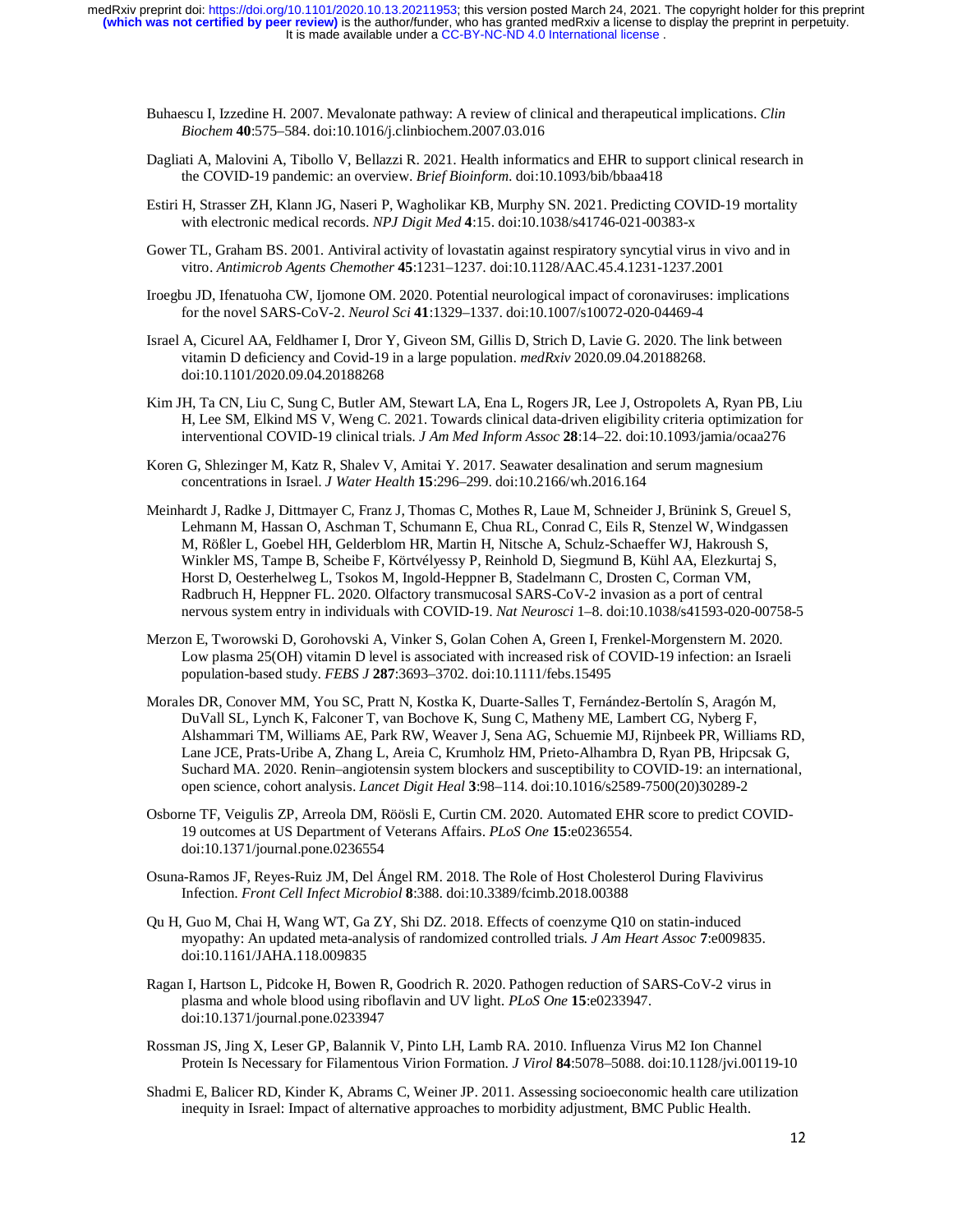It is made available under a [CC-BY-NC-ND 4.0 International license](http://creativecommons.org/licenses/by-nc-nd/4.0/) . **(which was not certified by peer review)** is the author/funder, who has granted medRxiv a license to display the preprint in perpetuity. medRxiv preprint doi: [https://doi.org/10.1101/2020.10.13.20211953;](https://doi.org/10.1101/2020.10.13.20211953) this version posted March 24, 2021. The copyright holder for this preprint

doi:10.1186/1471-2458-11-609

- Song E, Zhang C, Israelow B, Lu-Culligan A, Prado AV, Skriabine S, Lu P, Weizman O-E, Liu F, Dai Y, Szigeti-Buck K, Yasumoto Y, Wang G, Castaldi C, Heltke J, Ng E, Wheeler J, Alfajaro MM, Levavasseur E, Fontes B, Ravindra NG, Van Dijk D, Mane S, Gunel M, Ring A, Kazmi SAJ, Zhang K, Wilen CB, Horvath TL, Plu I, Haik S, Thomas J-L, Louvi A, Farhadian SF, Huttner A, Seilhean D, Renier N, Bilguvar K, Iwasaki A. 2021. Neuroinvasion of SARS-CoV-2 in human and mouse brain. *J Exp Med* **218**. doi:10.1084/jem.20202135
- Sudat SEK, Robinson SC, Mudiganti S, Mani A, Pressman AR. 2021. Mind the clinical-analytic gap: Electronic health records and COVID-19 pandemic response. *J Biomed Inform* **116**:103715. doi:10.1016/j.jbi.2021.103715
- Sun X, Whittaker GR. 2003. Role for Influenza Virus Envelope Cholesterol in Virus Entry and Infection. *J Virol* **77**:12543–12551. doi:10.1128/jvi.77.23.12543-12551.2003
- Trasino SE. 2020. A role for retinoids in the treatment of COVID-19? *Clin Exp Pharmacol Physiol*. doi:10.1111/1440-1681.13354
- Tsoumpra MK, Muniz JR, Barnett BL, Kwaasi AA, Pilka ES, Kavanagh KL, Evdokimov A, Walter RL, Von Delft F, Ebetino FH, Oppermann U, Russell RGG, Dunford JE. 2015. The inhibition of human farnesyl pyrophosphate synthase by nitrogen-containing bisphosphonates. Elucidating the role of active site threonine 201 and tyrosine 204 residues using enzyme mutants. *Bone* **81**:478–486. doi:10.1016/j.bone.2015.08.020
- Uwitonze AM, Razzaque MS. 2018. Role of magnesium in vitamin d activation and function. *J Am Osteopath Assoc*. doi:10.7556/jaoa.2018.037
- Wagner T, Shweta F, Murugadoss K, Awasthi S, Venkatakrishnan AJ, Bade S, Puranik A, Kang M, Pickering BW, O'Horo JC, Bauer PR, Razonable RR, Vergidis P, Temesgen Z, Rizza S, Mahmood M, Wilson WR, Challener D, Anand P, Liebers M, Doctor Z, Silvert E, Solomon H, Anand A, Barve R, Gores G, Williams AW, Morice WG, Halamka J, Badley A, Soundararajan V. 2020. Augmented curation of clinical notes from a massive EHR system reveals symptoms of impending COVID-19 diagnosis. *Elife* **9**. doi:10.7554/eLife.58227
- Wessels I, Rolles B, Rink L. 2020. The Potential Impact of Zinc Supplementation on COVID-19 Pathogenesis. *Front Immunol* **11**:1712. doi:10.3389/fimmu.2020.01712
- Whitehorn J, Nguyen CVV, Khanh LP, Kien DTH, Quyen NTH, Tran NTT, Hang NT, Truong NT, Hue Tai LT, Cam Huong NT, Nhon VT, Van Tram T, Farrar J, Wolbers M, Simmons CP, Wills B. 2015. Lovastatin for the Treatment of Adult Patients with Dengue: A Randomized, Double-Blind, Placebo-Controlled Trial. *Clin Infect Dis* **62**:468–476. doi:10.1093/cid/civ949
- Wu CI, Postema PG, Arbelo E, Behr ER, Bezzina CR, Napolitano C, Robyns T, Probst V, Schulze-Bahr E, Remme CA, Wilde AAM. 2020. SARS-CoV-2, COVID-19, and inherited arrhythmia syndromes. *Hear Rhythm* **17**:1456–1462. doi:10.1016/j.hrthm.2020.03.024
- Yavuz B, Ertugrul DT. 2012. Statins and vitamin D: A hot topic that will be discussed for a long time. *Dermatoendocrinol*. doi:10.4161/derm.20188
- Yavuz B, Ertugrul DT, Cil H, Ata N, Akin KO, Yalcin AA, Kucukazman M, Dal K, Hokkaomeroglu MS, Yavuz BB, Tutal E. 2009. Increased levels of 25 hydroxyvitamin D and 1,25-dihydroxyvitamin D after rosuvastatin treatment: A novel pleiotropic effect of statins? *Cardiovasc Drugs Ther* **23**:295–299. doi:10.1007/s10557-009-6181-8
- Zeng W, Wang X, Li J, Yang Y, Qiu X, Song P, Xu J, Wei Y. 2020. Association of dailywear of eyeglasses with susceptibility to coronavirus disease 2019 infection. *JAMA Ophthalmol* **138**:1196–1199. doi:10.1001/jamaophthalmol.2020.3906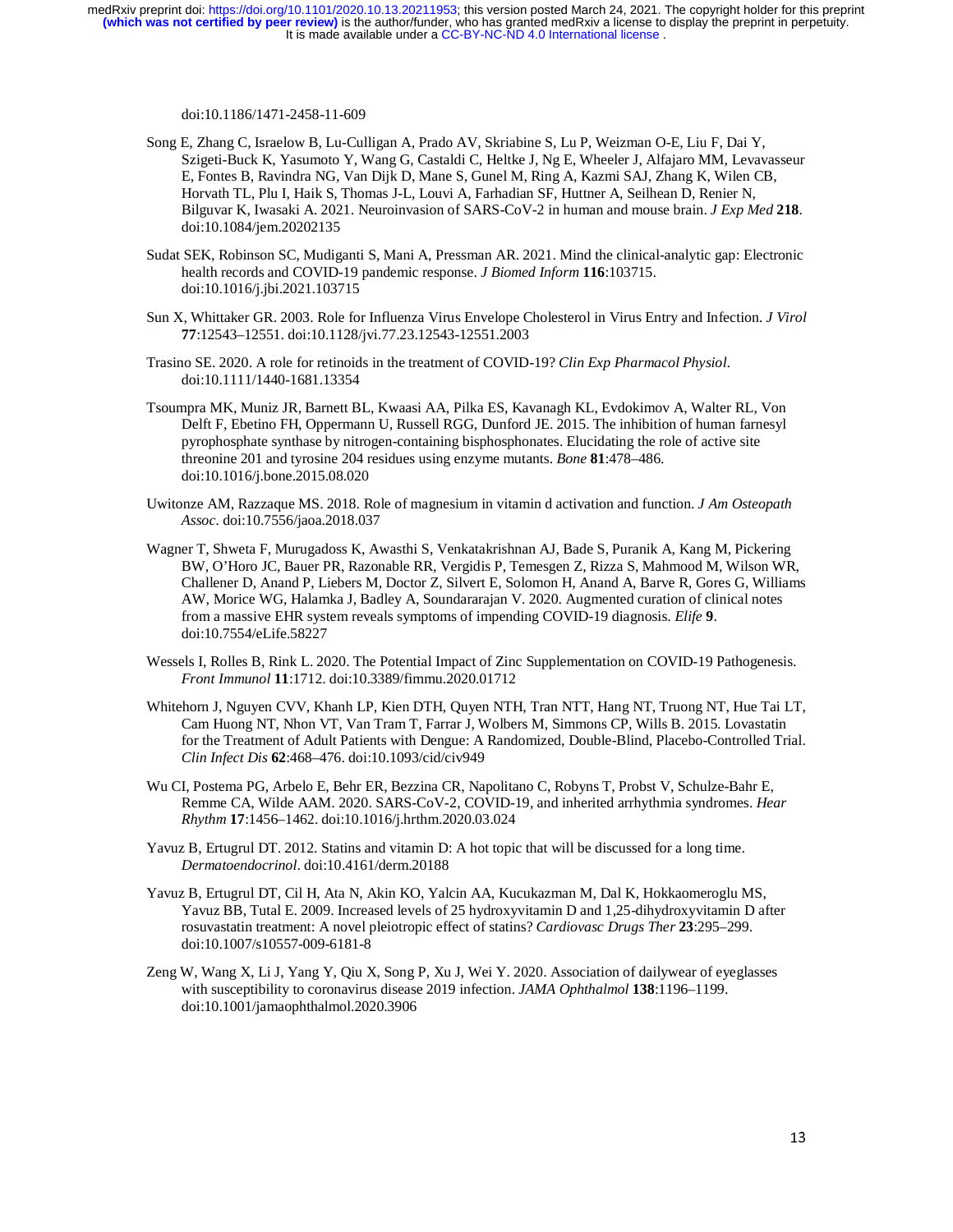| COVID-19<br>COVID-19<br>not<br>not<br>hospitalized<br>hospitalized<br>hospitalized<br>hospitalized<br>(controls)<br>(controls)<br>(cases)<br>(cases)<br>6,530<br>32,650<br>6,953<br>13,906<br>n<br>Age (mean (SD))<br>64.6 (16.1)<br>64.8(15.8)<br>65.7(16.0)<br>65.7(15.8)<br>Gender female (%)<br>16,295 (49.9)<br>3,381 (48.6)<br>6,762(48.6)<br>3,259 (49.9)<br>Hospitalization severity (n<br>$(\%)$<br>mild condition<br>3,008(46.1)<br>2,676 (38.5)<br>serious condition<br>851 (13.0)<br>1,043(15.0)<br>severe condition<br>1,621(24.8)<br>1,903(27.4)<br>deceased<br>1,331(19.1)<br>1,050(16.1)<br>Smoking status (%)<br>never smoker<br>5,012 (76.8)<br>24,218 (74.2)<br>5,156 (74.2)<br>10,312(74.2)<br>past smoker<br>1,115(17.1)<br>5,808 (17.8)<br>1,338 (19.2)<br>2,676 (19.2)<br>current smoker<br>403(6.2)<br>2,624(8.0)<br>459(6.6)<br>918(6.6)<br>Nb visits at primary doctor in<br>last year (mean (SD))<br>8.1(7.9)<br>7.9(7.3)<br>8.2(8.4)<br>7.5(7.1)<br>Comorbidity (%)<br>Arrhythmia<br>887 (13.6)<br>4,242(13.0)<br>1,278(18.4)<br>2,221(16.0)<br>Asthma<br>527(8.1)<br>2,941 (9.0)<br>650(9.3)<br>1,376(9.9)<br><b>Congestive Heart Failure</b><br>(CHF)<br>784 (11.3)<br>228(3.5)<br>1,140(3.5)<br>851 (6.1)<br>Chronic Obstructive<br><b>Pulmonary Disease (COPD)</b><br>603(8.7)<br>148(2.3)<br>740 (2.3)<br>776 (5.6)<br><b>Diabetes</b><br>2,976 (45.6)<br>14,880 (45.6)<br>3,425 (49.3)<br>5,549 (39.9)<br>Hypertension<br>3,850 (59.0)<br>19,062 (58.4)<br>4,396 (63.2)<br>8,102 (58.3)<br><b>Ischemic Heart Disease</b><br>(HID)<br>7,320 (22.4)<br>1,464 (22.4)<br>1,838 (26.4)<br>3,113(22.4)<br>Malignancy<br>1,087(16.6)<br>5,435 (16.6)<br>1,280 (18.4)<br>2,766 (19.9)<br>Chronic Kidney Disease<br>(CKD)<br>102(1.6)<br>510(1.6)<br>1,086(15.6)<br>1,117(8.0)<br>Obesity (documented<br>diagnosis)<br>7,950 (57.2)<br>3,761 (57.6)<br>17,837 (54.6)<br>3,975 (57.2)<br>Body Mass Index (BMI)<br>$(\text{mean } (SD))$<br>28.7(5.7)<br>28.6(6.5)<br>29.1(6.3)<br>28.5(5.7)<br>BMI group (%)<br><18.5<br>17(0.3)<br>85(0.3)<br>51(0.7)<br>93(0.7) | Cohort 1 | Cohort 2 |  |  |  |
|-------------------------------------------------------------------------------------------------------------------------------------------------------------------------------------------------------------------------------------------------------------------------------------------------------------------------------------------------------------------------------------------------------------------------------------------------------------------------------------------------------------------------------------------------------------------------------------------------------------------------------------------------------------------------------------------------------------------------------------------------------------------------------------------------------------------------------------------------------------------------------------------------------------------------------------------------------------------------------------------------------------------------------------------------------------------------------------------------------------------------------------------------------------------------------------------------------------------------------------------------------------------------------------------------------------------------------------------------------------------------------------------------------------------------------------------------------------------------------------------------------------------------------------------------------------------------------------------------------------------------------------------------------------------------------------------------------------------------------------------------------------------------------------------------------------------------------------------------------------------------------------------------------------------------------------------------------------------------------------------------------------------------------------------------------------------------------------------|----------|----------|--|--|--|
|                                                                                                                                                                                                                                                                                                                                                                                                                                                                                                                                                                                                                                                                                                                                                                                                                                                                                                                                                                                                                                                                                                                                                                                                                                                                                                                                                                                                                                                                                                                                                                                                                                                                                                                                                                                                                                                                                                                                                                                                                                                                                           |          |          |  |  |  |
|                                                                                                                                                                                                                                                                                                                                                                                                                                                                                                                                                                                                                                                                                                                                                                                                                                                                                                                                                                                                                                                                                                                                                                                                                                                                                                                                                                                                                                                                                                                                                                                                                                                                                                                                                                                                                                                                                                                                                                                                                                                                                           |          |          |  |  |  |
|                                                                                                                                                                                                                                                                                                                                                                                                                                                                                                                                                                                                                                                                                                                                                                                                                                                                                                                                                                                                                                                                                                                                                                                                                                                                                                                                                                                                                                                                                                                                                                                                                                                                                                                                                                                                                                                                                                                                                                                                                                                                                           |          |          |  |  |  |
|                                                                                                                                                                                                                                                                                                                                                                                                                                                                                                                                                                                                                                                                                                                                                                                                                                                                                                                                                                                                                                                                                                                                                                                                                                                                                                                                                                                                                                                                                                                                                                                                                                                                                                                                                                                                                                                                                                                                                                                                                                                                                           |          |          |  |  |  |
|                                                                                                                                                                                                                                                                                                                                                                                                                                                                                                                                                                                                                                                                                                                                                                                                                                                                                                                                                                                                                                                                                                                                                                                                                                                                                                                                                                                                                                                                                                                                                                                                                                                                                                                                                                                                                                                                                                                                                                                                                                                                                           |          |          |  |  |  |
|                                                                                                                                                                                                                                                                                                                                                                                                                                                                                                                                                                                                                                                                                                                                                                                                                                                                                                                                                                                                                                                                                                                                                                                                                                                                                                                                                                                                                                                                                                                                                                                                                                                                                                                                                                                                                                                                                                                                                                                                                                                                                           |          |          |  |  |  |
|                                                                                                                                                                                                                                                                                                                                                                                                                                                                                                                                                                                                                                                                                                                                                                                                                                                                                                                                                                                                                                                                                                                                                                                                                                                                                                                                                                                                                                                                                                                                                                                                                                                                                                                                                                                                                                                                                                                                                                                                                                                                                           |          |          |  |  |  |
|                                                                                                                                                                                                                                                                                                                                                                                                                                                                                                                                                                                                                                                                                                                                                                                                                                                                                                                                                                                                                                                                                                                                                                                                                                                                                                                                                                                                                                                                                                                                                                                                                                                                                                                                                                                                                                                                                                                                                                                                                                                                                           |          |          |  |  |  |
|                                                                                                                                                                                                                                                                                                                                                                                                                                                                                                                                                                                                                                                                                                                                                                                                                                                                                                                                                                                                                                                                                                                                                                                                                                                                                                                                                                                                                                                                                                                                                                                                                                                                                                                                                                                                                                                                                                                                                                                                                                                                                           |          |          |  |  |  |
|                                                                                                                                                                                                                                                                                                                                                                                                                                                                                                                                                                                                                                                                                                                                                                                                                                                                                                                                                                                                                                                                                                                                                                                                                                                                                                                                                                                                                                                                                                                                                                                                                                                                                                                                                                                                                                                                                                                                                                                                                                                                                           |          |          |  |  |  |
|                                                                                                                                                                                                                                                                                                                                                                                                                                                                                                                                                                                                                                                                                                                                                                                                                                                                                                                                                                                                                                                                                                                                                                                                                                                                                                                                                                                                                                                                                                                                                                                                                                                                                                                                                                                                                                                                                                                                                                                                                                                                                           |          |          |  |  |  |
|                                                                                                                                                                                                                                                                                                                                                                                                                                                                                                                                                                                                                                                                                                                                                                                                                                                                                                                                                                                                                                                                                                                                                                                                                                                                                                                                                                                                                                                                                                                                                                                                                                                                                                                                                                                                                                                                                                                                                                                                                                                                                           |          |          |  |  |  |
|                                                                                                                                                                                                                                                                                                                                                                                                                                                                                                                                                                                                                                                                                                                                                                                                                                                                                                                                                                                                                                                                                                                                                                                                                                                                                                                                                                                                                                                                                                                                                                                                                                                                                                                                                                                                                                                                                                                                                                                                                                                                                           |          |          |  |  |  |
|                                                                                                                                                                                                                                                                                                                                                                                                                                                                                                                                                                                                                                                                                                                                                                                                                                                                                                                                                                                                                                                                                                                                                                                                                                                                                                                                                                                                                                                                                                                                                                                                                                                                                                                                                                                                                                                                                                                                                                                                                                                                                           |          |          |  |  |  |
|                                                                                                                                                                                                                                                                                                                                                                                                                                                                                                                                                                                                                                                                                                                                                                                                                                                                                                                                                                                                                                                                                                                                                                                                                                                                                                                                                                                                                                                                                                                                                                                                                                                                                                                                                                                                                                                                                                                                                                                                                                                                                           |          |          |  |  |  |
|                                                                                                                                                                                                                                                                                                                                                                                                                                                                                                                                                                                                                                                                                                                                                                                                                                                                                                                                                                                                                                                                                                                                                                                                                                                                                                                                                                                                                                                                                                                                                                                                                                                                                                                                                                                                                                                                                                                                                                                                                                                                                           |          |          |  |  |  |
|                                                                                                                                                                                                                                                                                                                                                                                                                                                                                                                                                                                                                                                                                                                                                                                                                                                                                                                                                                                                                                                                                                                                                                                                                                                                                                                                                                                                                                                                                                                                                                                                                                                                                                                                                                                                                                                                                                                                                                                                                                                                                           |          |          |  |  |  |
|                                                                                                                                                                                                                                                                                                                                                                                                                                                                                                                                                                                                                                                                                                                                                                                                                                                                                                                                                                                                                                                                                                                                                                                                                                                                                                                                                                                                                                                                                                                                                                                                                                                                                                                                                                                                                                                                                                                                                                                                                                                                                           |          |          |  |  |  |
|                                                                                                                                                                                                                                                                                                                                                                                                                                                                                                                                                                                                                                                                                                                                                                                                                                                                                                                                                                                                                                                                                                                                                                                                                                                                                                                                                                                                                                                                                                                                                                                                                                                                                                                                                                                                                                                                                                                                                                                                                                                                                           |          |          |  |  |  |
|                                                                                                                                                                                                                                                                                                                                                                                                                                                                                                                                                                                                                                                                                                                                                                                                                                                                                                                                                                                                                                                                                                                                                                                                                                                                                                                                                                                                                                                                                                                                                                                                                                                                                                                                                                                                                                                                                                                                                                                                                                                                                           |          |          |  |  |  |
|                                                                                                                                                                                                                                                                                                                                                                                                                                                                                                                                                                                                                                                                                                                                                                                                                                                                                                                                                                                                                                                                                                                                                                                                                                                                                                                                                                                                                                                                                                                                                                                                                                                                                                                                                                                                                                                                                                                                                                                                                                                                                           |          |          |  |  |  |
|                                                                                                                                                                                                                                                                                                                                                                                                                                                                                                                                                                                                                                                                                                                                                                                                                                                                                                                                                                                                                                                                                                                                                                                                                                                                                                                                                                                                                                                                                                                                                                                                                                                                                                                                                                                                                                                                                                                                                                                                                                                                                           |          |          |  |  |  |
|                                                                                                                                                                                                                                                                                                                                                                                                                                                                                                                                                                                                                                                                                                                                                                                                                                                                                                                                                                                                                                                                                                                                                                                                                                                                                                                                                                                                                                                                                                                                                                                                                                                                                                                                                                                                                                                                                                                                                                                                                                                                                           |          |          |  |  |  |
|                                                                                                                                                                                                                                                                                                                                                                                                                                                                                                                                                                                                                                                                                                                                                                                                                                                                                                                                                                                                                                                                                                                                                                                                                                                                                                                                                                                                                                                                                                                                                                                                                                                                                                                                                                                                                                                                                                                                                                                                                                                                                           |          |          |  |  |  |
|                                                                                                                                                                                                                                                                                                                                                                                                                                                                                                                                                                                                                                                                                                                                                                                                                                                                                                                                                                                                                                                                                                                                                                                                                                                                                                                                                                                                                                                                                                                                                                                                                                                                                                                                                                                                                                                                                                                                                                                                                                                                                           |          |          |  |  |  |
|                                                                                                                                                                                                                                                                                                                                                                                                                                                                                                                                                                                                                                                                                                                                                                                                                                                                                                                                                                                                                                                                                                                                                                                                                                                                                                                                                                                                                                                                                                                                                                                                                                                                                                                                                                                                                                                                                                                                                                                                                                                                                           |          |          |  |  |  |
|                                                                                                                                                                                                                                                                                                                                                                                                                                                                                                                                                                                                                                                                                                                                                                                                                                                                                                                                                                                                                                                                                                                                                                                                                                                                                                                                                                                                                                                                                                                                                                                                                                                                                                                                                                                                                                                                                                                                                                                                                                                                                           |          |          |  |  |  |
|                                                                                                                                                                                                                                                                                                                                                                                                                                                                                                                                                                                                                                                                                                                                                                                                                                                                                                                                                                                                                                                                                                                                                                                                                                                                                                                                                                                                                                                                                                                                                                                                                                                                                                                                                                                                                                                                                                                                                                                                                                                                                           |          |          |  |  |  |
|                                                                                                                                                                                                                                                                                                                                                                                                                                                                                                                                                                                                                                                                                                                                                                                                                                                                                                                                                                                                                                                                                                                                                                                                                                                                                                                                                                                                                                                                                                                                                                                                                                                                                                                                                                                                                                                                                                                                                                                                                                                                                           |          |          |  |  |  |
|                                                                                                                                                                                                                                                                                                                                                                                                                                                                                                                                                                                                                                                                                                                                                                                                                                                                                                                                                                                                                                                                                                                                                                                                                                                                                                                                                                                                                                                                                                                                                                                                                                                                                                                                                                                                                                                                                                                                                                                                                                                                                           |          |          |  |  |  |
|                                                                                                                                                                                                                                                                                                                                                                                                                                                                                                                                                                                                                                                                                                                                                                                                                                                                                                                                                                                                                                                                                                                                                                                                                                                                                                                                                                                                                                                                                                                                                                                                                                                                                                                                                                                                                                                                                                                                                                                                                                                                                           |          |          |  |  |  |
|                                                                                                                                                                                                                                                                                                                                                                                                                                                                                                                                                                                                                                                                                                                                                                                                                                                                                                                                                                                                                                                                                                                                                                                                                                                                                                                                                                                                                                                                                                                                                                                                                                                                                                                                                                                                                                                                                                                                                                                                                                                                                           |          |          |  |  |  |
|                                                                                                                                                                                                                                                                                                                                                                                                                                                                                                                                                                                                                                                                                                                                                                                                                                                                                                                                                                                                                                                                                                                                                                                                                                                                                                                                                                                                                                                                                                                                                                                                                                                                                                                                                                                                                                                                                                                                                                                                                                                                                           |          |          |  |  |  |
|                                                                                                                                                                                                                                                                                                                                                                                                                                                                                                                                                                                                                                                                                                                                                                                                                                                                                                                                                                                                                                                                                                                                                                                                                                                                                                                                                                                                                                                                                                                                                                                                                                                                                                                                                                                                                                                                                                                                                                                                                                                                                           |          |          |  |  |  |
|                                                                                                                                                                                                                                                                                                                                                                                                                                                                                                                                                                                                                                                                                                                                                                                                                                                                                                                                                                                                                                                                                                                                                                                                                                                                                                                                                                                                                                                                                                                                                                                                                                                                                                                                                                                                                                                                                                                                                                                                                                                                                           |          |          |  |  |  |
|                                                                                                                                                                                                                                                                                                                                                                                                                                                                                                                                                                                                                                                                                                                                                                                                                                                                                                                                                                                                                                                                                                                                                                                                                                                                                                                                                                                                                                                                                                                                                                                                                                                                                                                                                                                                                                                                                                                                                                                                                                                                                           |          |          |  |  |  |
|                                                                                                                                                                                                                                                                                                                                                                                                                                                                                                                                                                                                                                                                                                                                                                                                                                                                                                                                                                                                                                                                                                                                                                                                                                                                                                                                                                                                                                                                                                                                                                                                                                                                                                                                                                                                                                                                                                                                                                                                                                                                                           |          |          |  |  |  |
| 18.5-25<br>1,070(16.4)<br>5,350 (16.4)<br>1,244 (17.9)<br>2,471 (17.8)                                                                                                                                                                                                                                                                                                                                                                                                                                                                                                                                                                                                                                                                                                                                                                                                                                                                                                                                                                                                                                                                                                                                                                                                                                                                                                                                                                                                                                                                                                                                                                                                                                                                                                                                                                                                                                                                                                                                                                                                                    |          |          |  |  |  |
| 25-30<br>2,295(35.1)<br>11,475(35.1)<br>2,264 (32.6)<br>4,870 (35.0)                                                                                                                                                                                                                                                                                                                                                                                                                                                                                                                                                                                                                                                                                                                                                                                                                                                                                                                                                                                                                                                                                                                                                                                                                                                                                                                                                                                                                                                                                                                                                                                                                                                                                                                                                                                                                                                                                                                                                                                                                      |          |          |  |  |  |
| 30-35<br>2,053 (31.4)<br>2,005 (28.8)<br>10,265(31.4)<br>4,267(30.7)                                                                                                                                                                                                                                                                                                                                                                                                                                                                                                                                                                                                                                                                                                                                                                                                                                                                                                                                                                                                                                                                                                                                                                                                                                                                                                                                                                                                                                                                                                                                                                                                                                                                                                                                                                                                                                                                                                                                                                                                                      |          |          |  |  |  |
| 35-40<br>761 (11.7)<br>3,805(11.7)<br>886 (12.7)<br>1,562(11.2)                                                                                                                                                                                                                                                                                                                                                                                                                                                                                                                                                                                                                                                                                                                                                                                                                                                                                                                                                                                                                                                                                                                                                                                                                                                                                                                                                                                                                                                                                                                                                                                                                                                                                                                                                                                                                                                                                                                                                                                                                           |          |          |  |  |  |
| $>40$<br>334(5.1)<br>1,670(5.1)<br>503(7.2)<br>643 (4.6)                                                                                                                                                                                                                                                                                                                                                                                                                                                                                                                                                                                                                                                                                                                                                                                                                                                                                                                                                                                                                                                                                                                                                                                                                                                                                                                                                                                                                                                                                                                                                                                                                                                                                                                                                                                                                                                                                                                                                                                                                                  |          |          |  |  |  |
| <b>Glomerular Filtration Rate</b><br>85.8 (20.3)<br>85.7 (21.6)<br>78.7 (28.2)<br>83.4 (22.4)                                                                                                                                                                                                                                                                                                                                                                                                                                                                                                                                                                                                                                                                                                                                                                                                                                                                                                                                                                                                                                                                                                                                                                                                                                                                                                                                                                                                                                                                                                                                                                                                                                                                                                                                                                                                                                                                                                                                                                                             |          |          |  |  |  |

### **Table 1: Demographics and clinical characteristics of the two matched cohorts of patients (hospitalized vs. non-hospitalized)**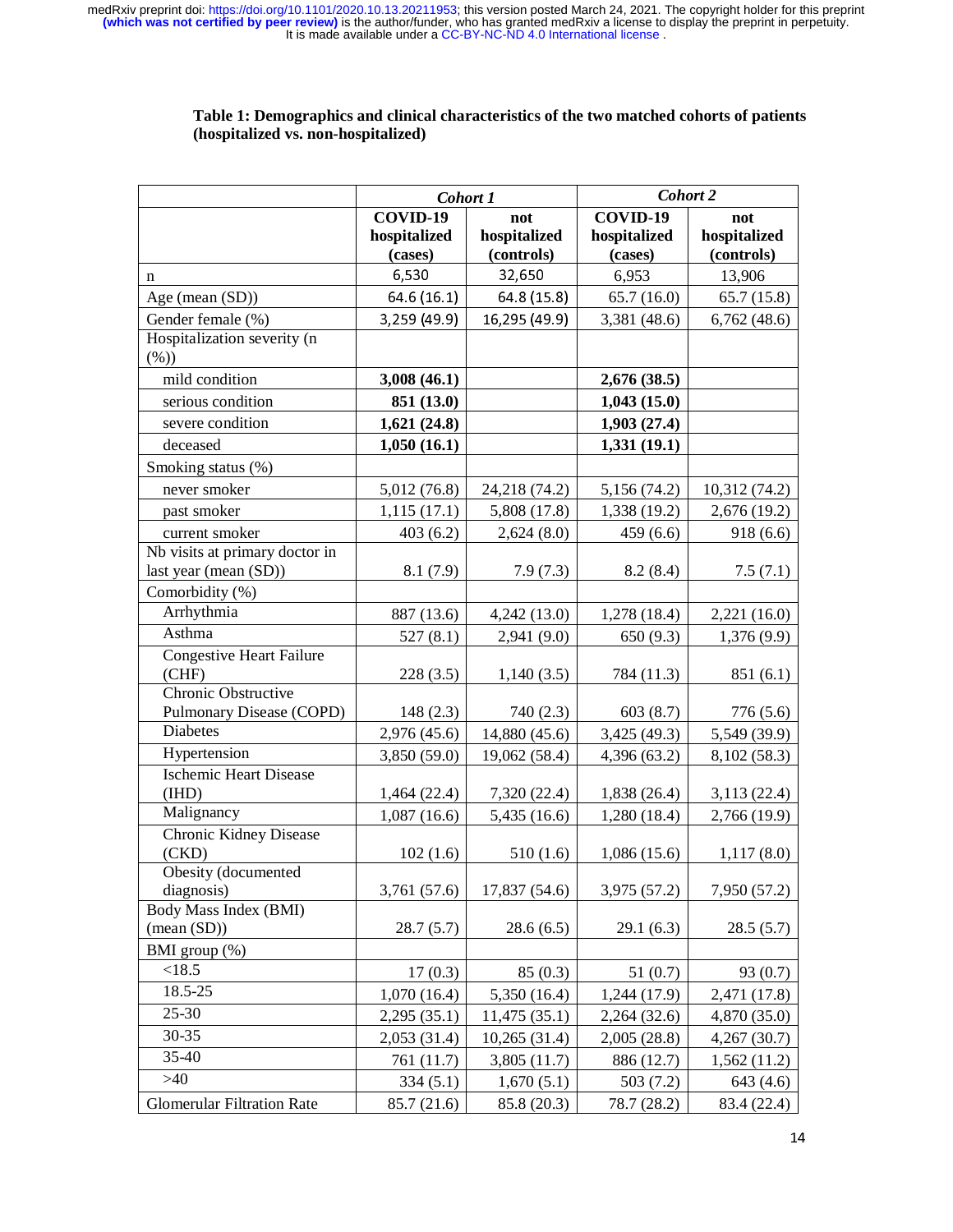| $(GFR)$ (mean $(SD)$ )        |             |              |             |             |
|-------------------------------|-------------|--------------|-------------|-------------|
| <b>Chronic Kidney Disease</b> |             |              |             |             |
| $(CKD)$ staging $(n \ (\%))$  |             |              |             |             |
| G1                            | 3,047(46.7) | 15,145(46.4) | 2,837(40.8) | 6,090(43.8) |
| G2                            | 2,679(41.0) | 13,747(42.1) | 2,535(36.5) | 5,722(41.1) |
| G <sub>3</sub> a              | 558(8.5)    | 2,817(8.6)   | 689 (9.9)   | 1,257(9.0)  |
| G <sub>3</sub> b              | 203(3.1)    | 836 (2.6)    | 391 (5.6)   | 571(4.1)    |
| G <sub>4</sub>                | 41 $(0.6)$  | 89(0.3)      | 186(2.7)    | 160(1.2)    |
| G <sub>5</sub>                |             |              | 63(0.9)     | 28(0.2)     |
| Dialysis                      | 2(0.0)      | 16(0.0)      | 252(3.6)    | 78 (0.6)    |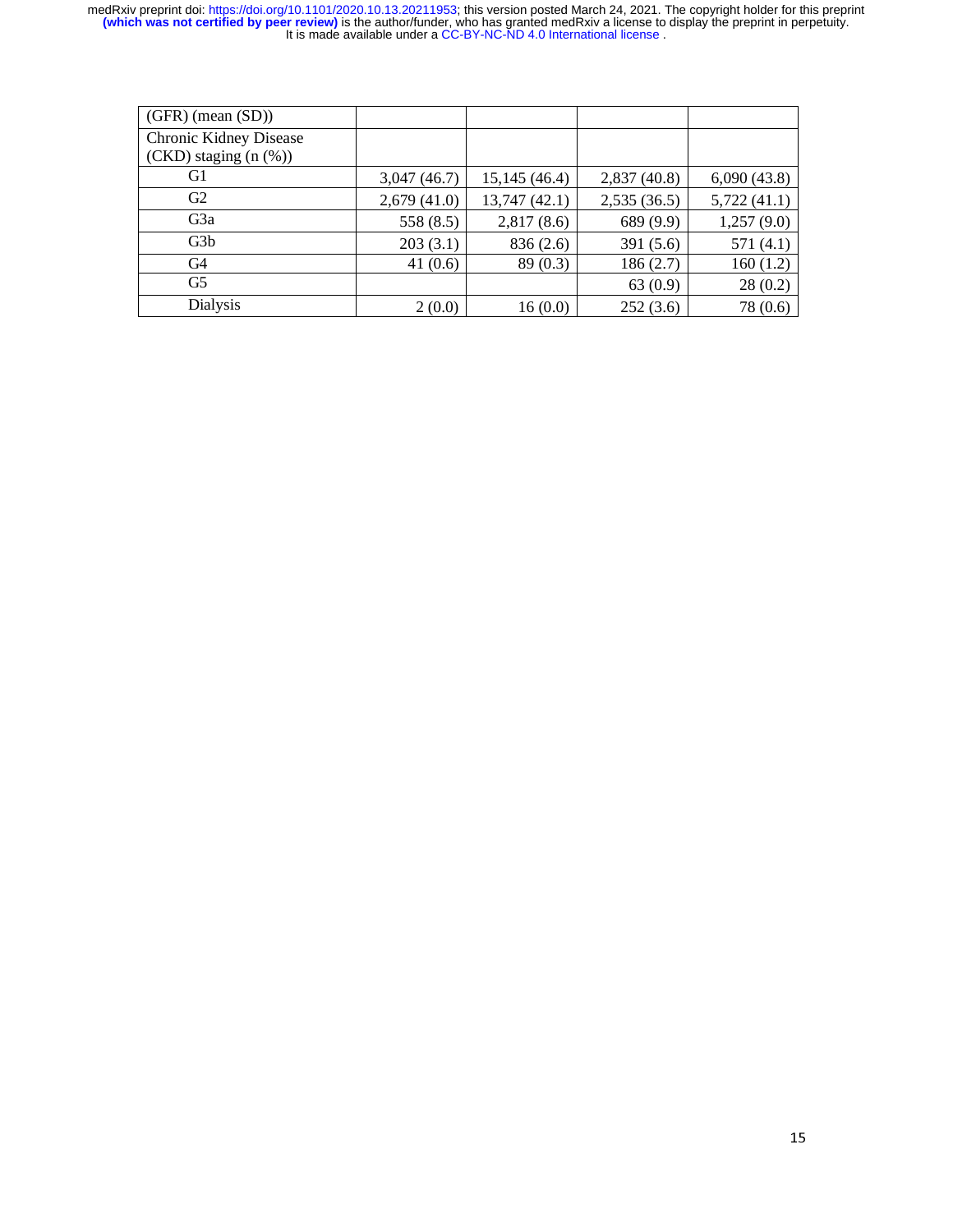# **Table 2: Most significant associations for medications acquired in the 35 days preceding the index date in two matched cohorts**

| <b>ATC</b> code and class                   | use in<br>case | use in<br>contr. | case<br>$\frac{0}{0}$ | contr.<br>$\frac{0}{0}$ | odds ratio<br>(95% Conf. Int.)   | P-value  | <b>FDR</b> |
|---------------------------------------------|----------------|------------------|-----------------------|-------------------------|----------------------------------|----------|------------|
| <b>C10AA07</b><br><b>Rosuvastatin</b>       | 328            | 2380             | 5.02                  | 7.29                    | $0.673$ (0.596 to 0.758)         | < 0.0001 | < 0.001    |
| <b>C10AX09</b><br><b>Ezetimibe</b>          | 73             | 740              | 1.12                  | 2.27                    | 0.488 (0.377 to 0.622)           | < 0.0001 | < 0.001    |
| A16AX30<br>Ubiquinone (CoQ-10)              | 6              | 165              | 0.09                  | 0.51                    | $0.181$ (0.065 to 0.403)         | < 0.0001 | < 0.001    |
| <b>C01BC04</b><br>Flecainide                | $\tau$         | 116              | 0.11                  | 0.36                    | $0.301$ (0.118 to 0.641)         | 0.00039  | 0.005      |
| <b>J07AL02 Pneumococcus</b>                 | 21             | 220              | 0.32                  | 0.67                    | $0.476$ (0.288 to 0.746)         | 0.00049  | 0.006      |
| vaccine conjugate<br>C09BA05 Ramipril-      | 127            | 859              | 1.95                  | 2.63                    | $0.734$ (0.603 to 0.887)         | 0.00099  | 0.011      |
| Hydrochlorothiazide<br>A10BD07              | 243            | 1501             | 3.72                  | 4.60                    | $0.802$ (0.696 to 0.922)         | 0.00159  | 0.017      |
| Sitagliptin-Metformin<br><b>C10AA03</b>     | 52             | 385              | 0.80                  | 1.18                    | $0.673(0.493 \text{ to } 0.902)$ | 0.00659  | 0.060      |
| Pravastatin<br><b>N06AB10</b>               | 216            | 1302             | 3.31                  | 3.99                    | $0.824$ (0.708 to 0.955)         | 0.00930  | 0.078      |
| Escitalopram<br><b>M01AC01</b>              |                |                  |                       |                         |                                  |          |            |
| Piroxicam<br><b>C09CA06</b>                 | 24             | 205              | 0.37                  | 0.63                    | $0.584$ (0.365 to 0.894)         | 0.00980  | 0.082      |
| Candesartan                                 | 65             | 451              | 1.00                  | 1.38                    | 0.718 (0.544 to 0.934)           | 0.01237  | 0.100      |
| <b>M05BA07</b><br><b>Risedronic Acid</b>    | 56             | 396              | 0.86                  | 1.21                    | $0.705(0.522 \text{ to } 0.935)$ | 0.01319  | 0.103      |
| <b>G04CB02</b><br><b>Dutasteride</b>        | 30             | 240              | 0.46                  | 0.74                    | $0.623(0.411 \text{ to } 0.914)$ | 0.01367  | 0.105      |
| <b>A11CC05</b><br>Cholecalciferol           | 660            | 3634             | 10.11                 | 11.13                   | 0.898 (0.821 to 0.980)           | 0.01600  | 0.119      |
| <b>C09AA08</b><br><b>Cilazapril</b>         | 17             | 153              | 0.26                  | 0.47                    | $0.554$ (0.315 to 0.918)         | 0.01743  | 0.124      |
| <b>G04BE08</b><br><b>Tadalafil</b>          | 29             | 229              | 0.44                  | 0.70                    | $0.632(0.413 \text{ to } 0.933)$ | 0.01862  | 0.132      |
| <b>S01ED61</b><br><b>Timolol-Travoprost</b> | $8\,$          | 90               | 0.12                  | 0.28                    | $0.444$ (0.186 to 0.913)         | 0.02068  | 0.142      |
| A10BH01<br><b>Sitagliptin</b>               | 33             | 250              | 0.51                  | 0.77                    | $0.658(0.443 \text{ to } 0.950)$ | 0.02461  | 0.162      |
| <b>J07BB02</b><br>Influenza vaccine inac    | 392            | 2205             | 6.00                  | 6.75                    | $0.882$ (0.787 to 0.986)         | 0.02548  | 0.165      |
| <b>N06DX02</b><br><b>Ginkgo folium</b>      | $\sqrt{2}$     | 42               | 0.03                  | 0.13                    | $0.238(0.028 \text{ to } 0.915)$ | 0.02552  | 0.165      |
| A12CC04<br><b>Magnesium Citrate</b>         | 31             | 237              | 0.48                  | 0.73                    | $0.652(0.433 \text{ to } 0.952)$ | 0.02597  | 0.166      |
| A10BK01<br>Dapagliflozin                    | 35             | 255              | 0.54                  | 0.78                    | $0.685(0.466 \text{ to } 0.978)$ | 0.03283  | 0.193      |

| A. Cohort 1 ( $N = 6,530$ hospitalization cases, $N = 32,650$ controls taken from the general population) |  |  |
|-----------------------------------------------------------------------------------------------------------|--|--|
|-----------------------------------------------------------------------------------------------------------|--|--|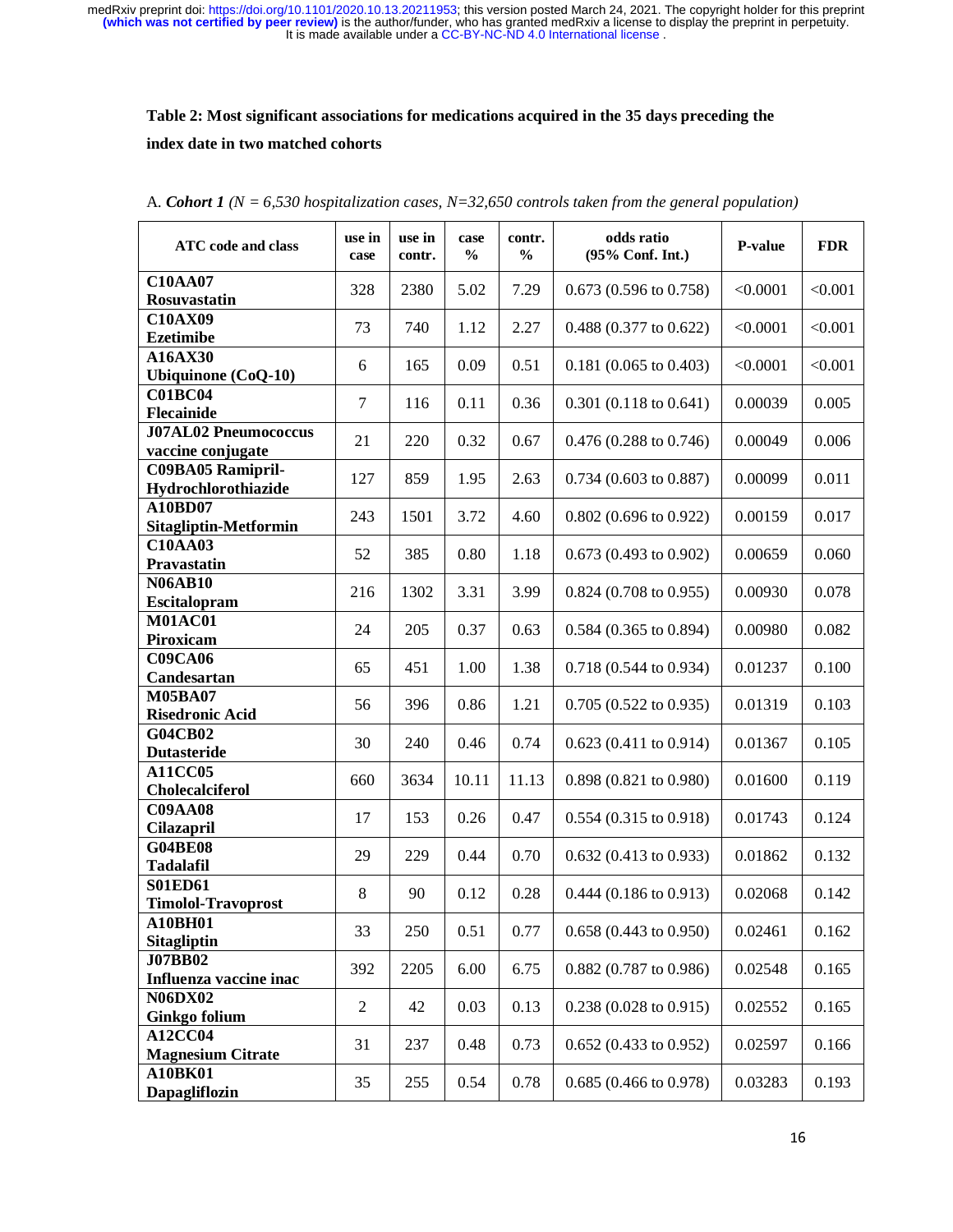*positive)* 

| <b>ATC</b> code and class                         | use in<br>case | use in<br>contr. | case<br>$\frac{0}{0}$ | contr.<br>$\frac{0}{0}$ | odds ratio<br>(95% Conf. Int.)   | P-value  | <b>FDR</b> |
|---------------------------------------------------|----------------|------------------|-----------------------|-------------------------|----------------------------------|----------|------------|
| <b>C10AA07</b><br>Rosuvastatin                    | 354            | 950              | 5.09                  | 6.83                    | $0.732(0.643 \text{ to } 0.831)$ | < 0.0001 | 0.000      |
| <b>C10AX09</b><br><b>Ezetimibe</b>                | 92             | 303              | 1.32                  | 2.18                    | $0.602$ (0.471 to 0.764)         | 0.00001  | 0.000      |
| <b>J07AL02 Pneumococcus</b><br>vaccine conjugate  | 20             | 95               | 0.29                  | 0.68                    | $0.419(0.245 \text{ to } 0.685)$ | 0.00021  | 0.003      |
| <b>M05BA07</b><br><b>Risedronic Acid</b>          | 47             | 165              | 0.68                  | 1.19                    | $0.567$ (0.400 to 0.789)         | 0.00042  | 0.005      |
| A16AX30<br><b>Ubiquinone</b> (CoQ-10)             | 9              | 56               | 0.13                  | 0.40                    | $0.321$ (0.139 to 0.653)         | 0.00052  | 0.006      |
| <b>N06AB10</b><br>Escitalopram                    | 236            | 610              | 3.39                  | 4.39                    | $0.766$ (0.654 to 0.894)         | 0.00061  | 0.007      |
| <b>C09BA05 Ramipril-</b><br>Hydrochlorothiazide   | 121            | 342              | 1.74                  | 2.46                    | $0.702$ (0.565 to 0.869)         | 0.00082  | 0.009      |
| <b>C01BC04</b><br>Flecainide                      | $\overline{7}$ | 43               | 0.10                  | 0.31                    | 0.325 (0.123 to 0.729)           | 0.00253  | 0.023      |
| S01XA40 Hydroxypropyl-<br>methylcellulose (tears) | 67             | 203              | 0.96                  | 1.46                    | $0.657$ (0.490 to 0.871)         | 0.00273  | 0.025      |
| <b>A11CC05</b><br><b>Cholecalciferol</b>          | 737            | 1669             | 10.60                 | 12.00                   | $0.869$ (0.792 to 0.954)         | 0.00280  | 0.025      |
| <b>B01AE07</b><br><b>Dabigatran Etexilate</b>     | 37             | 124              | 0.53                  | 0.89                    | $0.595(0.400 \text{ to } 0.866)$ | 0.00543  | 0.042      |
| <b>C09AA08</b><br><b>Cilazapril</b>               | 15             | 64               | 0.22                  | 0.46                    | $0.468$ (0.247 to 0.831)         | 0.00579  | 0.044      |
| <b>N02CC04</b><br>Rizatriptan                     | $\mathbf{1}$   | 17               | 0.01                  | 0.12                    | $0.118(0.003 \text{ to } 0.750)$ | 0.01065  | 0.075      |
| A12CC04<br><b>Magnesium Citrate</b>               | 33             | 108              | 0.48                  | 0.78                    | $0.609$ $(0.399$ to $0.908)$     | 0.01191  | 0.080      |
| S01KA01 Hyaluronic<br>Acid (artificial tears)     | 5              | 31               | 0.07                  | 0.22                    | $0.322$ (0.098 to 0.836)         | 0.01249  | 0.083      |
| <b>C09DB01</b><br>Valsartan-Amlodipine            | 227            | 549              | 3.27                  | 3.95                    | $0.821$ (0.698 to 0.963)         | 0.01445  | 0.094      |
| A10BD07<br>Sitagliptin-Metformin                  | 233            | 560              | 3.35                  | 4.03                    | $0.826(0.704 \text{ to } 0.967)$ | 0.01721  | 0.108      |
| <b>B03BA51</b><br>Vit.B12 combinations            | 31             | 100              | 0.45                  | 0.72                    | 0.618 (0.399 to 0.934)           | 0.01979  | 0.119      |
| <b>G03CA03</b><br><b>Estradiol</b>                | 18             | 67               | 0.26                  | 0.48                    | $0.536(0.300 \text{ to } 0.914)$ | 0.02047  | 0.122      |
| <b>C09DA01</b> Losartan-<br>Hydrochlorothiazide   | 124            | 315              | 1.78                  | 2.27                    | $0.783$ (0.630 to 0.969)         | 0.02424  | 0.140      |
| <b>S01ED01</b><br><b>Timolol</b>                  | 20             | 70               | 0.29                  | 0.50                    | $0.570(0.328 \text{ to } 0.949)$ | 0.02492  | 0.143      |
| G04BD12<br><b>Mirabegron</b>                      | 22             | 74               | 0.32                  | 0.53                    | $0.593(0.351 \text{ to } 0.967)$ | 0.02998  | 0.163      |
| <b>S01XA02</b><br>Retinol (eye ointment)          | 3              | 21               | 0.04                  | 0.15                    | $0.285(0.054 \text{ to } 0.956)$ | 0.03015  | 0.163      |
| <b>Z01CE01</b><br><b>Eye Care Wipes</b>           | 3              | 21               | 0.04                  | 0.15                    | $0.285(0.054 \text{ to } 0.956)$ | 0.03015  | 0.163      |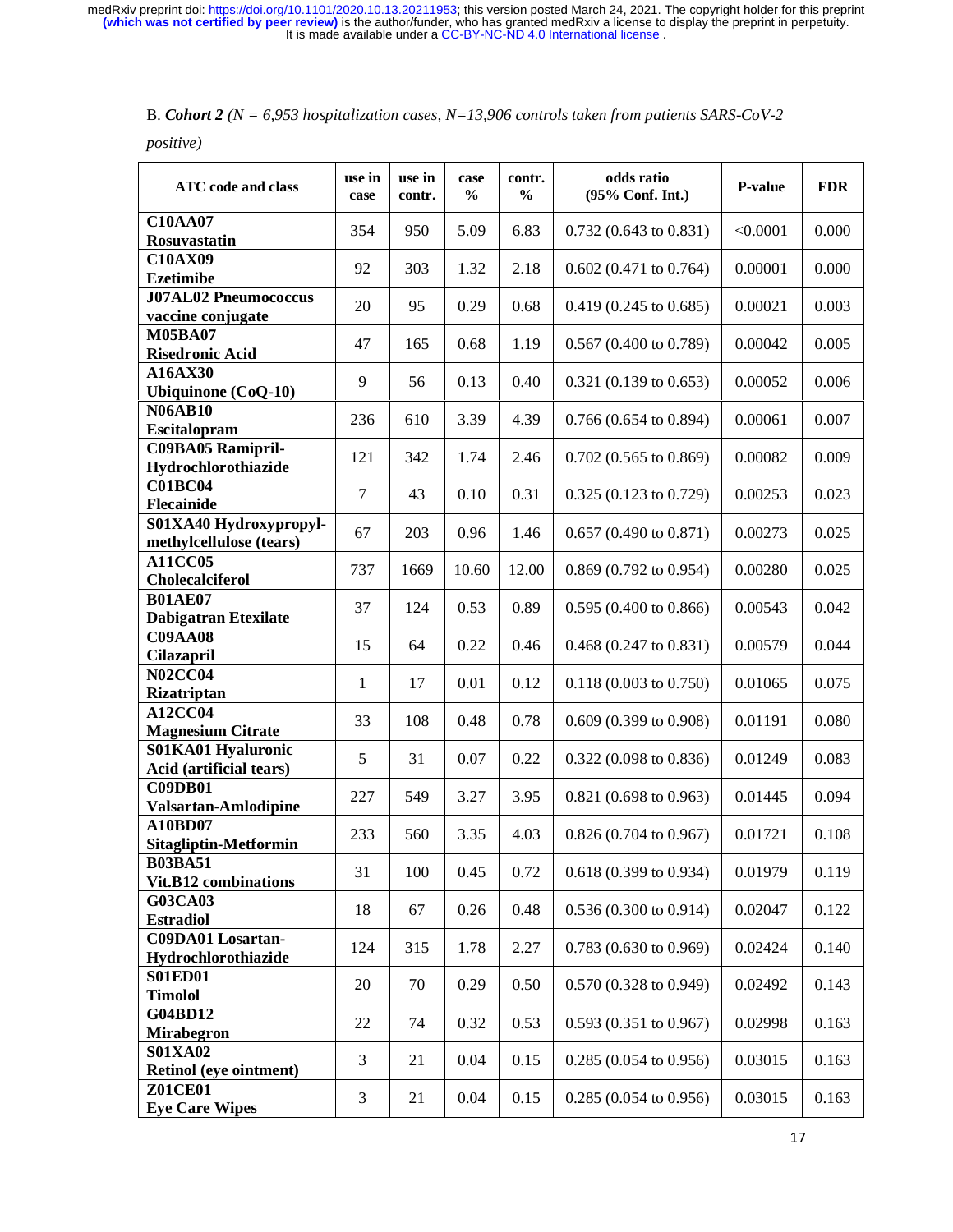| <b>N06AX12</b><br><b>Bupropion</b>             | 6  | 30 | 0.09 | 0.22 | $0.399(0.136 \text{ to } 0.976)$ | 0.03385 | 0.177 |
|------------------------------------------------|----|----|------|------|----------------------------------|---------|-------|
| <b>N06BA04</b><br>Methylphenidate              | 8  | 36 | 0.12 | 0.26 | $0.444(0.178 \text{ to } 0.972)$ | 0.03656 | 0.186 |
| A12AX05<br><b>Calcium-Zinc CD</b>              | 0  | 10 | 0.00 | 0.07 | 0.000(0.000 to 0.892)            | 0.03696 | 0.186 |
| <b>A11JC02 Multivitamins</b><br>for Ocular Use | 25 | 81 | 0.36 | 0.58 | $0.616(0.376 \text{ to } 0.976)$ | 0.03827 | 0.191 |

Numbers are of patients from the group who have acquired a medication from the class in the last month before the index date.

P-values are calculated according to Fisher's exact test. Medications are sorted by increasing order of p-values.

OR: Odds ratio; [95% CI]: 95% Confidence Interval; FDR: False Discovery Rate calculated according to Benjamini-Hochberg (BH) procedure.

Are shown in this table ATC classes for which the p-value is less than 0.05, and for which the FDR is less than 0.20 (about 80% of entries are expected to be true positive).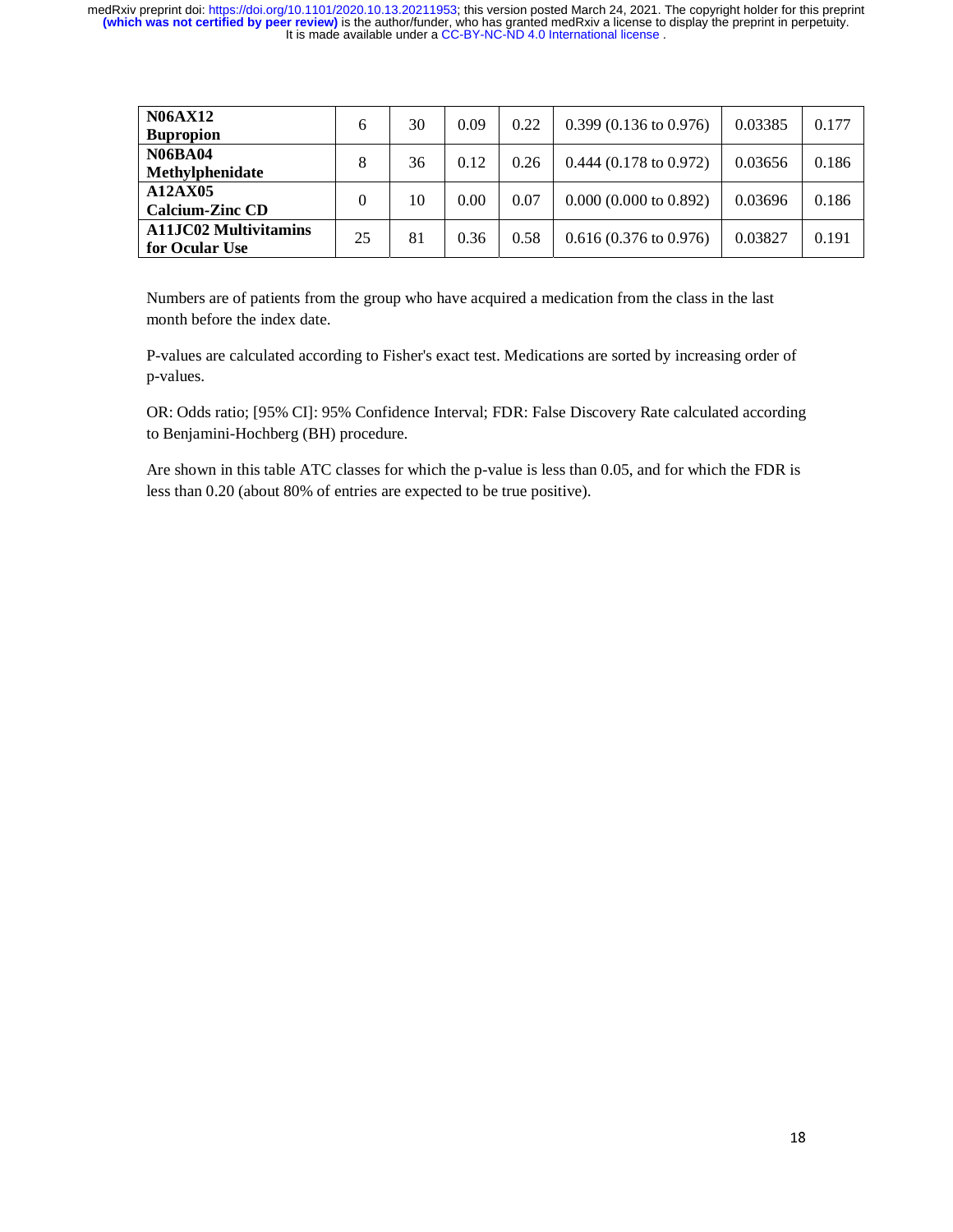

**Figure 1: Histogram showing the distribution of the odd ratios of medication use with the outcome in cohorts 1 and 2**

The overwhelming majority of medications are associated with neutral effect (gray) or increased risk for hospitalization (black, OR>1), only a few are associated with significantly decreased risk (black,  $OR<1$ )